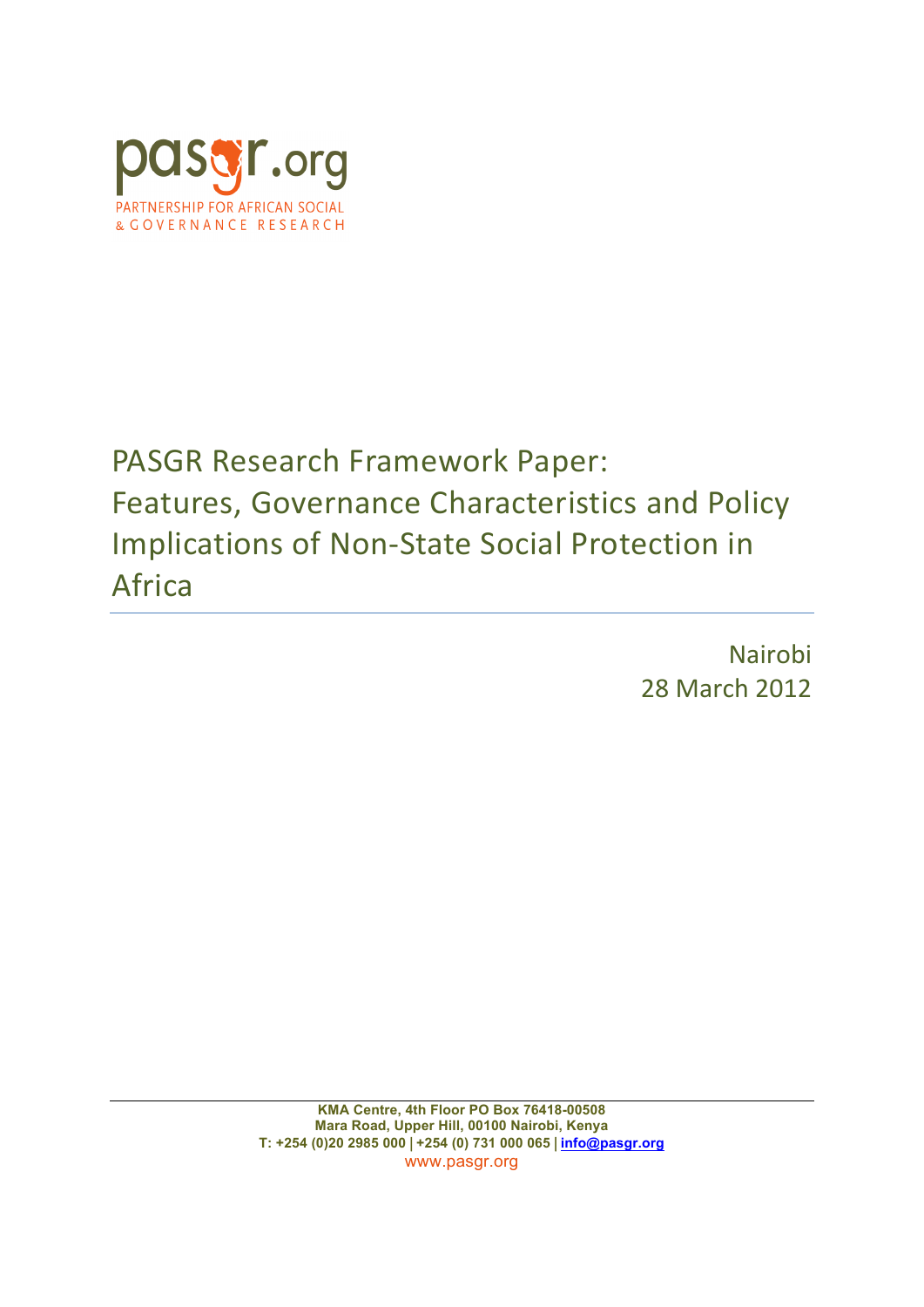# **Acronyms**

| AU            | <b>African Union</b>                                 |  |
|---------------|------------------------------------------------------|--|
| CBO           | <b>Community Based Organisation</b>                  |  |
| <b>DFID</b>   | Department for International Development             |  |
| <b>DGRV</b>   | German Cooperative and Raiffeisen Confederation      |  |
| <b>ECA</b>    | Economic Commission for Africa (UN)                  |  |
| EU            | European Union                                       |  |
| GIZ           | Gesellschaft für Internationale Zusammenarbeit (GIZ) |  |
| GTZ           | Gesellschaft fuer Technische Zusammenarbeit          |  |
| <b>ILO</b>    | International Labour Organisation                    |  |
| <b>IFPRI</b>  | International Food Policy Research Institute         |  |
| MDG           | Millenium Development Goals                          |  |
| MP            | <b>Member of Parliament</b>                          |  |
| <b>NGO</b>    | Non-Governmental Organisation                        |  |
| <b>NGS</b>    | <b>National Growth Strategies</b>                    |  |
| ODI           | Overseas Development Institute                       |  |
| <b>PASGR</b>  | Partnership for African Social & Governance Research |  |
| <b>PRSP</b>   | <b>Poverty Reduction Strategy Papers</b>             |  |
| <b>SSA</b>    | Sub-Saharan Africa                                   |  |
| <b>UNICEF</b> | United Nations Children's Fund                       |  |
| <b>USAID</b>  | United States Agency for International Development   |  |
|               |                                                      |  |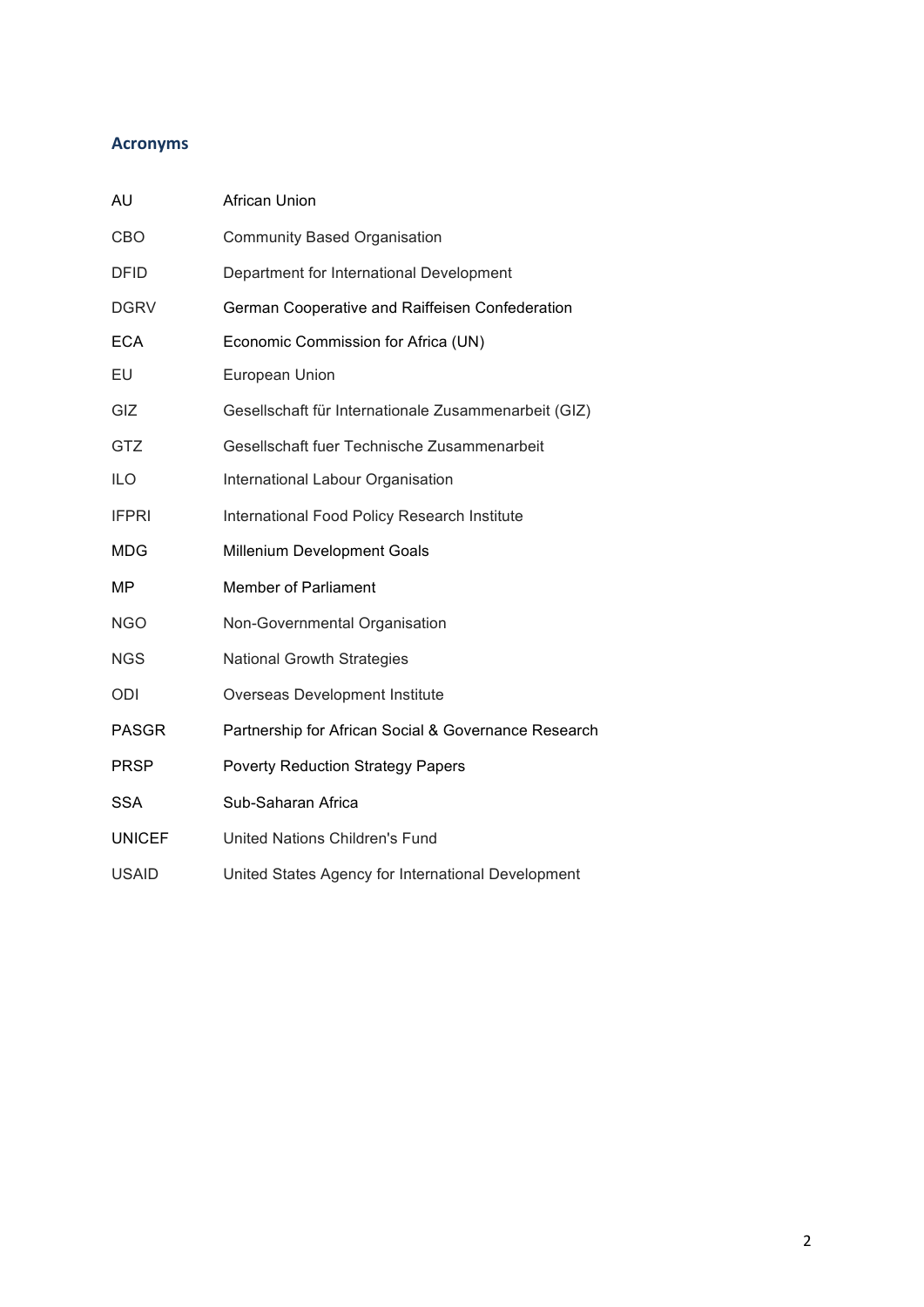# **Table of Contents**

| 1. |                                                                                                                                                    |  |
|----|----------------------------------------------------------------------------------------------------------------------------------------------------|--|
| 2. |                                                                                                                                                    |  |
| 3. |                                                                                                                                                    |  |
| 4. | What Constitutes "State" and "Non-State" Social Protection In Africa? 8                                                                            |  |
| 5. | Preparing a Research "Concept Note" for Submission to PASGR 14<br>Component A -- Understanding non-state social protection features and governance |  |
|    |                                                                                                                                                    |  |
|    |                                                                                                                                                    |  |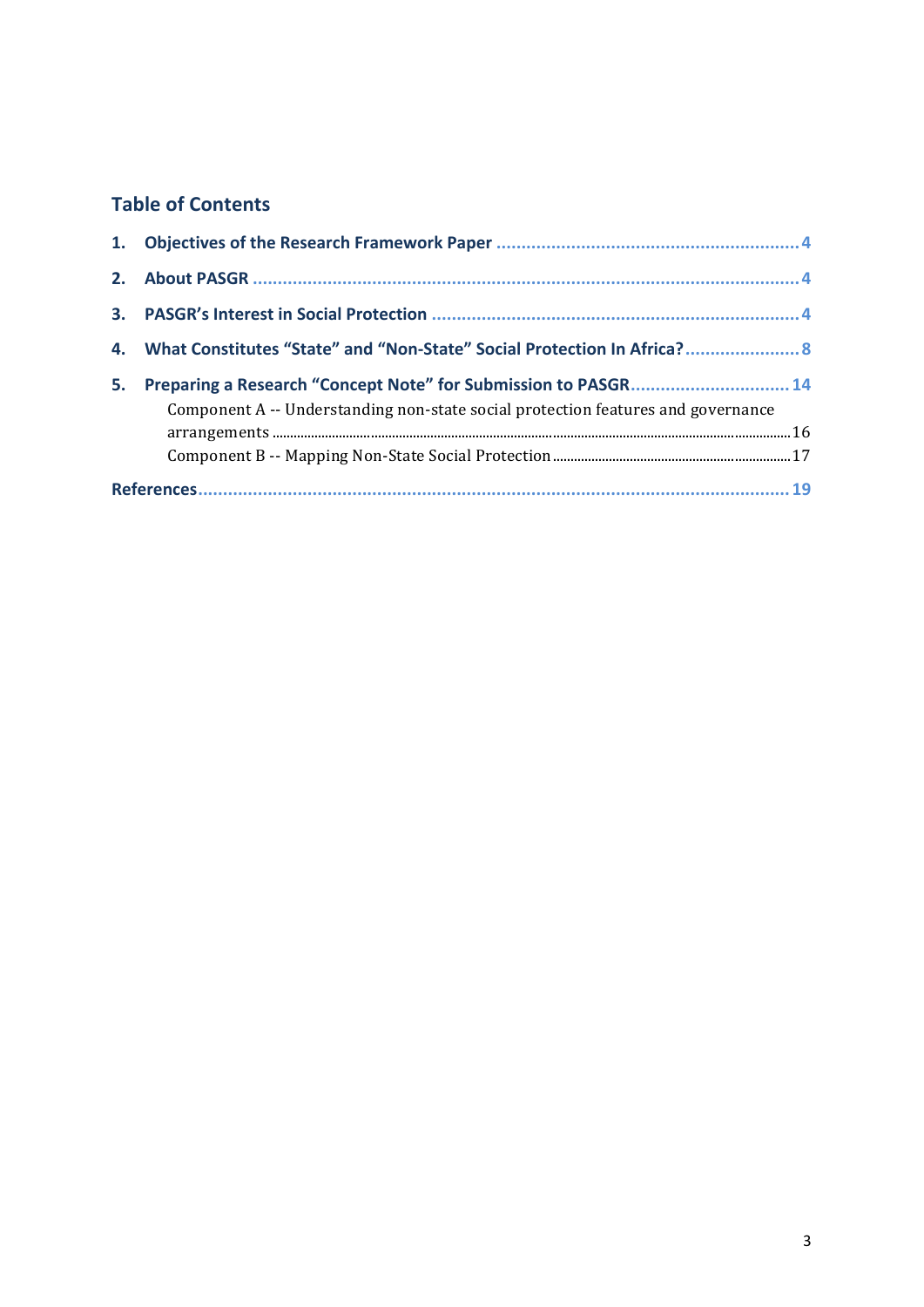# 1. **Objectives of the Research Framework Paper**

This paper is intended to explain PASGR's interest in supporting African research on social protection; specifically, research that would contribute to policy actors' knowledge about "non-state" social protection in Africa and its interaction with "state" provided social protection. The paper is primarily meant to guide *African* research teams preparing to submit a "concept note" in response to the call by PASGR under this research project. Prospective researchers should read the paper carefully along with the guidelines, concept note submission form and other relevant project information available on PASGR's website http://www.pasgr.org/social-protection/. Section 5 of the paper provides more specific information on the nature of research that will be supported.

Researchers (in Africa and elsewhere) concerned with social protection may also find the issues raised in the paper of interest in terms of their current or future research. Policy actors (NGOs, civil servants, politicians, academics, donor agencies, etc.) within and outside the region may also have an interest in the findings and lessons ultimately arising from the research supported under this project.

# **2. About PASGR**

The Partnership for African Social and Governance Research (PASGR) is a pan-African organisation based in Nairobi that seeks to enable African social science researchers to produce and communicate policy relevant research that will contribute to governance and social policy improvement in Africa.

PASGR also works with African universities to strengthen the provision of graduate-level teaching and practice of social science research in Africa. For example, it is currently working on development of a collaborative *Master of Research and Public Policy* programme with 16 universities in 9 countries. In addition, PASGR provides a range of capacity building activities designed for different audiences in the African research, academic and policy communities. Currently, 40 social science researchers from 14 countries are participating in a pilot "Multi-Method Research" course. It is designed to broaden participants' understanding of research methodologies and practices within and outside their respective disciplinary backgrounds.

PASGR's research programme focuses on the intersection of governance and social policy. PASGR's Board periodically selects specific research themes, with advice from an independent research committee and staff. Selection of research themes is guided by which social policy issues are attracting attention in the region from policy actors and the research community, coupled with consideration of where PASGR-supported research can add value by addressing important or overlooked governance issues, or by offering additional insights into issues being addressed by others.

# **3. PASGR's Interest in Social Protection**

*Social protection* is PASGR's current research theme. Its selection was informed by the apparent high level of priority placed on the issue by African governments, the donor community and regional intergovernmental bodies like the African Union (AU). For example, at the 2004 *Ouagadougou Summit* the AU and development partners recognised social protection as an important instrument for achieving the MDGs (Africa Union, 2004). African Heads of States and governments noted that lack of social protection was a major challenge to efforts at reducing poverty, vulnerability, unemployment and underemployment. Additionally, the 2006 *Livingstone Summit* in Zambia gave official recognition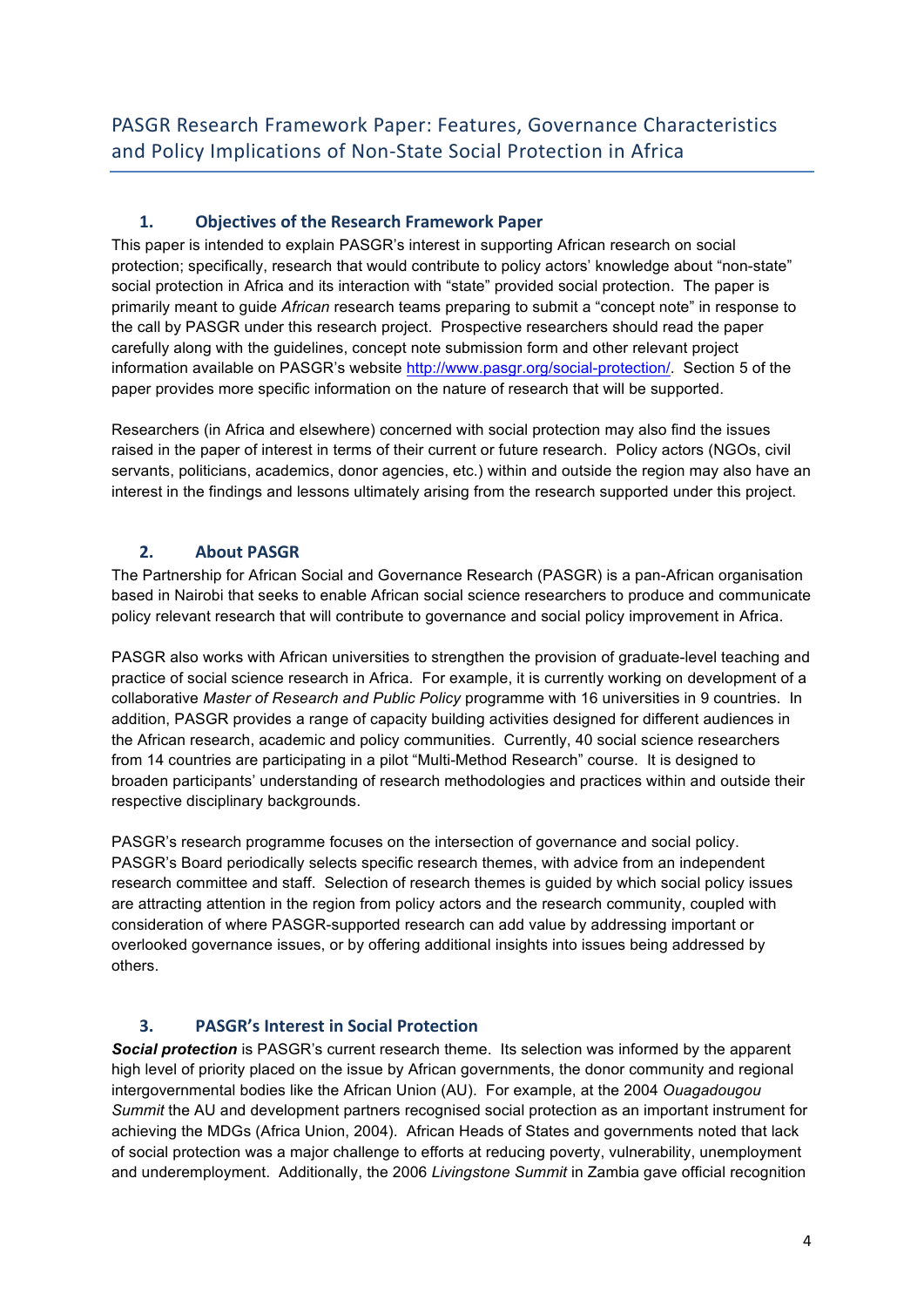to social protection as a basic human right and made national commitments to social protection (Africa Union, 2006); a signal subsequently reinforced by the 2010 *Khartoum Declaration on Social Policy Action Towards Social Inclusion* Africa (Africa Union, 2010). Attention has also come from multilateral sources such as UNICEF globally, and in specific reference to Eastern and Southern Africa (UNICEF 2011; 2008), as well as through the *European Report on Development, Social Protection for Inclusive Development* (European Communities, 2010). The ECA's 2009 African Social Development Report emphasized that "*availability and accessibility of informal and formal social protection is crucial"* for successful prevention of social exclusion and measures that strengthen household or individual coping capacity (UNECA, 2010, our underline).

At the national level, social protection has been given attention in numerous Poverty Reduction Strategy Papers (PRSPs) and National Growth Strategies (NGS) of many countries. More explicit attention by several governments is also evident in the form of national social protection policy documents, such as Rwanda's 2011 *National Social Protection Strategy*, Ghana's 2008 *National Social Protection Strategy: Investing in People,* Senegal's *Stratégie Nationale de la Protection Sociale (SNPS) 2005-2015, and* Kenya's *National Social Protection Strategy* (2009-2012)*.*

To place policy and research attention in perspective, PASGR recently commissioned a scoping paper from the Overseas Development Institute (ODI). The paper examined the extent of social protection research and policy interest across the region, and helped to identify knowledge gaps and research opportunities potentially relevant to governance of social protection in Africa. It looked across the key themes in published and grey literature on social protection, and at existing research knowledge and research gaps with particular reference to governance issues. Four areas of importance were flagged: stakeholder interests/coalitions; the role of patron-client relationships; political cohesion/fragility; and, the role of religious and traditional value systems. Of additional interest to PASGR's focus on governance research, three other areas were flagged as potentially useful contributions to research: institutional capacity and institutional coordination at national and decentralised levels; transparency and accountability mechanisms in the social protection sector; and, legal and regulatory frameworks.<sup>1</sup>

PASGR determined that among the knowledge gaps is a need for better understanding of the scale and nature of "non-state" social protection. Considerable research and policy attention has been given to social protection in Africa (Devereaux & White, 2010; Adesina, 2010; Nino-Zarazua, et al, 2010; Adato & Hoddinott, 2008; Devereaux & Cipryk, 2009), primarily focussed on functions and services provided by the state, and those policies advocated by donors (European Union, 2010; DFID, 2005; UNICEF, 2008) as well as regional intergovernmental bodies such as the AU. Comparatively little attention, however, has been given to the role of non-state actors despite several important considerations, including, but not limited to, those outlined below.

*Large numbers of the African populace are currently outside the scope of state social protection systems.* Mkandawire observed that unlike education and health, which tend to be universal, social welfare measures undertaken by African governments applied only to the "*labour aristocracy*" and "*failed to address the poverty of the majority in the rural areas and the rapidly swelling ranks of the working poor in the informal sectors*" (Mkandawire, 2006:3). Available figures bear this out. The ILO and others estimate that up to 90% of the population in Sub-Saharan African (SSA) low income economies are not covered by statutory social security protection (ILO 2000, Van Ginneken 2003, Laiglesia 2011). According to Laiglesia, only 26.1% of the working population have access to old-age coverage; 17.1% against employment injury, and a meagre 1.1% to unemployment insurance (2011:1). An ODI policy brief on social protection in Senegal noted that less than 20% of

 $1$  The study will be published once the peer review process is complete.

<sup>2</sup> Pereznieto, *Social protection to tackle child poverty in Senegal*, ODI Project Brief No 26, September 2009 citing Sow (2008), Axe III: Protection sociale, Prévention et gestion des risques et catastrophes,Sous Composante: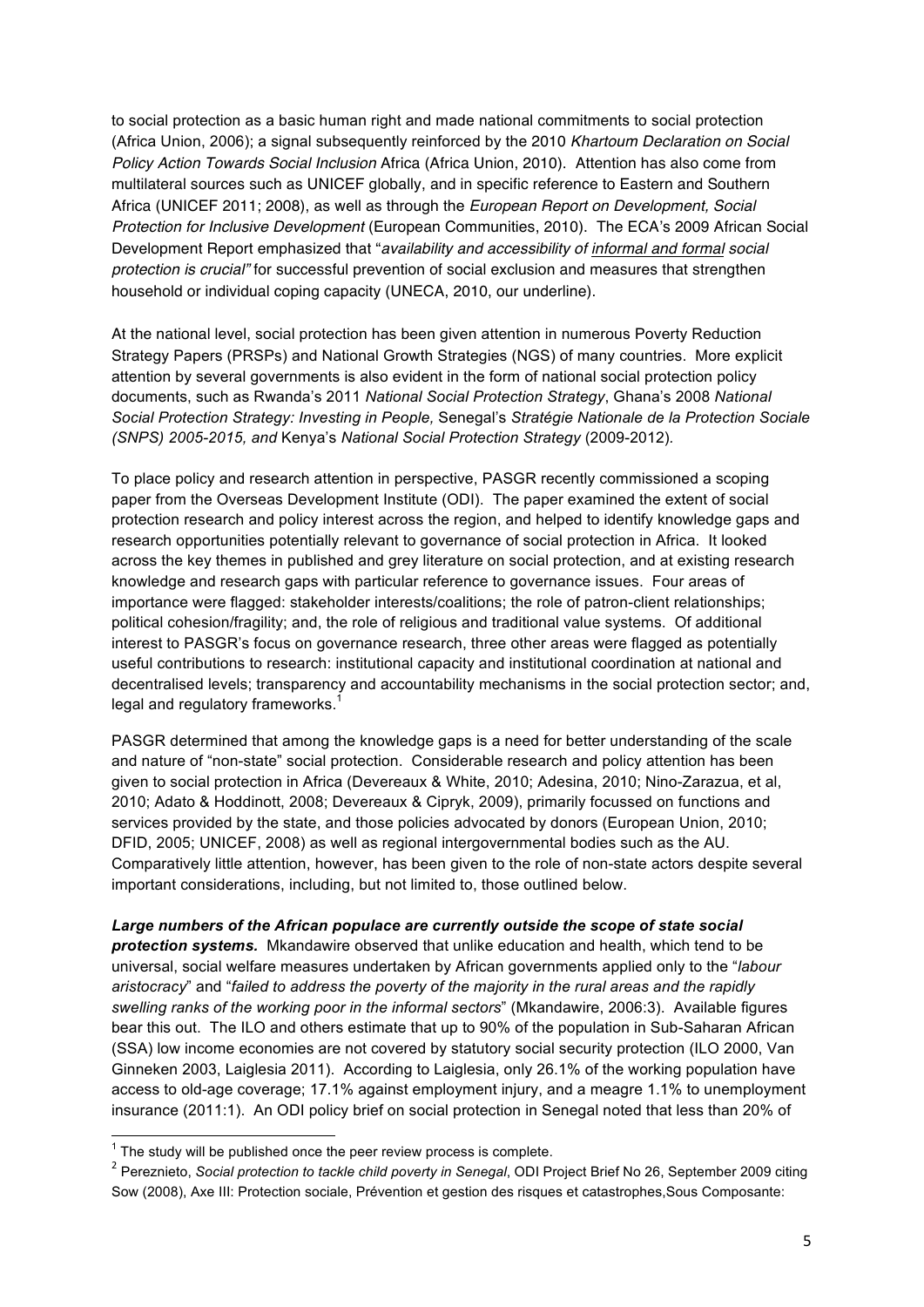the population was covered under various state mechanisms.<sup>2</sup> Using informal employment status as an indicator of likely exclusion from state-provided social protection, figures range as high as 95% (Benin and Guinea) to roughly 25% in South Africa, and 42% in Kenya (Charmes, 2010).

As is common across the region, the majority of those working in the urban *informal* sector and the rural economy fall outside the scope of formal state social protection services such as social security. Many of these people depend on traditional informal social protection arrangements based on lineage, clan, neighbourhood or community actions for protection against hunger, sickness, old age, homelessness, unemployment, maternity care and injuries (Republic of Tanzania, 2003: 185). In Tanzania, state social security covers only about 6% of the population that are employed in the formal sector. Estimates of inclusion in state social protection mechanisms raise two important considerations:

- Inclusion in state and non-state social protection is not an "either/or" proposition; some people may access both state and non-state services; and,
- Figures on social protection coverage by state programmes may also mask underlying gender issues, as the majority of participants in the formal workforce are men, who consequently form the majority of beneficiaries of state schemes.

State programmes such as social security often link entitlements to formal employment, from which the majority of women, who are concentrated in the informal sector, are excluded (Luttrell and Moser, 2004). In Ghana in 2009, females constituted 29 per cent of the Social Security and National Insurance Trust's active contributors and 14.9 per cent of its beneficiaries. The female membership in the National Social Security Fund in Kenya remains at 25 per cent. Gendered social protection programmes are particularly important in African countries where traditional customs relegate women to the background. In some African societies (e.g., northern Ghana), women have limited access to property such as land and livestock. In some societies, families continue to give priority to boys over girls in education, resulting in many women lacking the skills and capacities to compete on the labour market (Osei-Boateng, 2011).

*Non-state social protection actors are present and active, in some countries on a significant scale*. For example, Kenya's National Social Protection Strategy (2009-2012) indicates that there are over 300,000 non-state operating groups nationally. A mapping study on non-state actors in Ethiopia identified over 1,000 non-state actors in the form of international, national and regional NGOs, CBOs, cooperatives, associations and network groups, although the study was not expressly focused on social protection (Cerritelli et al, 2008). Figures from Ethiopia's Ministry of Justice indicates that the number of legally registered NGOs providing services that could be classified as social protection was in excess of 3,000 (Rahmato et al, 2008). By contrast, an ILO/STEP census in 2004 indicated that while there were approximately 150 not-for-profit social protection organisations registered in Senegal, less than forty were present in Cote d'Ivoire and even fewer in Cameroon (ILO/STEP, 2004). According to the EU, more than 90% of rural Ethiopians are members of at least one informal group or support system; even in South Africa, which has comparatively high levels of state-provided coverage, more than 20% of the population belong to an informal "institution" (European Communities, 2010:30). The substantial variation in these numbers (and absence of numbers from many countries) underscores the need for a more systematic look at non-state actors, and their associated social protection activities across the region.

<u> 1989 - Johann Stein, fransk politiker (d. 1989)</u>

<sup>2</sup> Pereznieto, *Social protection to tackle child poverty in Senegal*, ODI Project Brief No 26, September 2009 citing Sow (2008), Axe III: Protection sociale, Prévention et gestion des risques et catastrophes,Sous Composante: Extension de la protection pociale, Cellule de Suivi du Programme de Lutte contre la Pauvreté, Dakar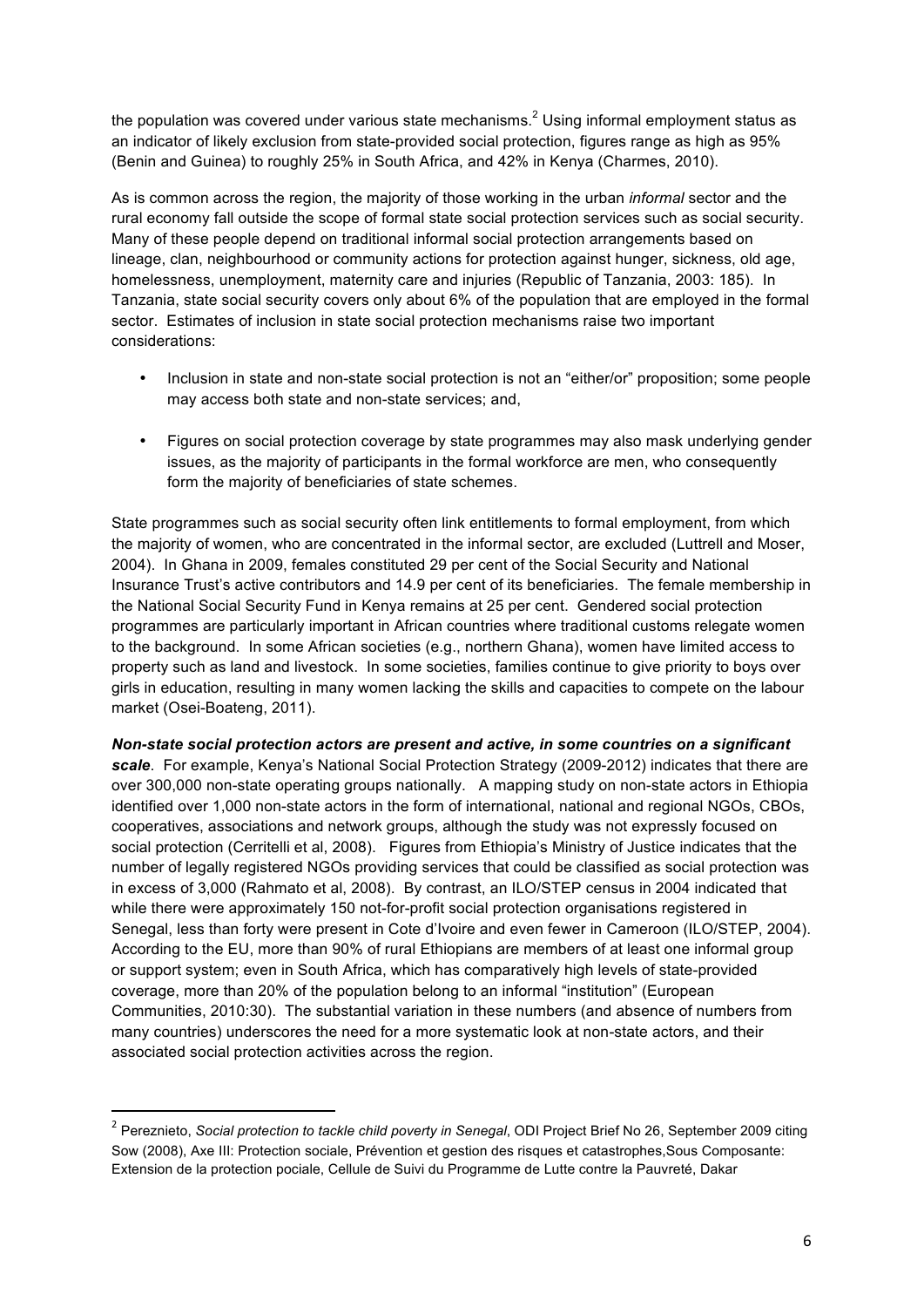*Non-state actors, including those involved in small-scale community or traditional forms of social protection, may offer important lessons about fragility and adaptability of actors*. An IFPRI policy brief advocated the potential value of building "*on community, non-governmental and governmental systems" where delivery capacity is weak*. 3 Some researchers believe that social protection initiatives that are coming from elsewhere might neglect the African cultural context and in the process fail to build on existing indigenous social protection mechanisms. Field data from Uganda indicates that several traditional social protection mechanisms have withered away as a result of socio-economic transformation and related challenges, while others have survived and adapted to new circumstances (Coninck & Drani, 2008). ODI's Senegal brief noted the importance of informal mechanisms based on traditional kin-based solidarity, but observed that they have been eroded by modernisation and urbanisation (Pereznieto, 2009).

The 2010 EU-African report noted the possibility that newly introduced social protection schemes can "crowd out" existing contributory or informal social schemes; adding that available evidence is not conclusive, and suggesting that it is possible to build on existing informal schemes such as community-based health insurance schemes in Ghana, Rwanda and Senegal. There is evidence of considerable diversity in and adaptability by the actors who develop and manage such schemes, including, trade unions, cooperatives and local community groups. Most are small, which regardless of the total number in any country, suggests that coverage is likely limited. Some have evolved from traditional solidarity groups towards a more contemporary function like insurance with all the attendant mechanisms of premium payment collection, processing of claims, investment of capital and administration. Ethiopia is one country where such a transition of traditional informal to a more formal function has occurred. The extent of erosion of traditional forms of social protection, and whether it is occurring in countries in the region requires deeper exploration, as do the lessons from cases where non-state actors have adapted to evolving needs and circumstances.

*Non-state social protection serves a variety of functions and involves diverse actors*. Most literature reflects a diverse range of functions under the broad rubric of social protection including, but not limited to, income protection, various forms of "safety nets" such as food security, crop insurance, etc, and supports that expressly target social and economic participation of especially vulnerable groups. Non-state actors play a role in many of these functional areas. The Kenyan national social protection strategy makes an important distinction between two types of non-state actors:

- NGOs with national reach (some of which operate in coordination with the state; some independently); and,
- "Community and family safety nets", further differentiated by "traditional solidarity networks" (kinship, neighbourhood) and "cooperative or social welfare associations".

Both the above "types" are present across the region with variances in prevalence, and the degree to which some NGOs may be considered state providers of social protection, which is sensible in circumstances where the state or donors utilise domestic or local units of international NGOs as a delivery channel in the form of grants or contracted service delivery.

Informal insurance and finance arrangements also play a role in social protection across Africa, such as "susu" rotating savings and credit associations in Ghana and the "tontine" systems that exist in much of SSA from Burkina Faso to Ghana to Zaire and Rwanda. These are well-established mechanisms that enable individuals (including subsistence businesses) to save and mobilise small amounts of money to mitigate future risk (a "safety net" form of social protection), as well as to raise capital for small and medium size investments (Steel and Andah 2003; Bouman, 1995). Informal insurance and savings are important mechanisms that can enable households to weather threats to

<u> 1989 - Johann Stein, fransk politiker (d. 1989)</u>

<sup>3</sup> IFPRI Policy Brief 5 (2008), *Social Protection Opportunities for Africa*, Adato and Hoddinot.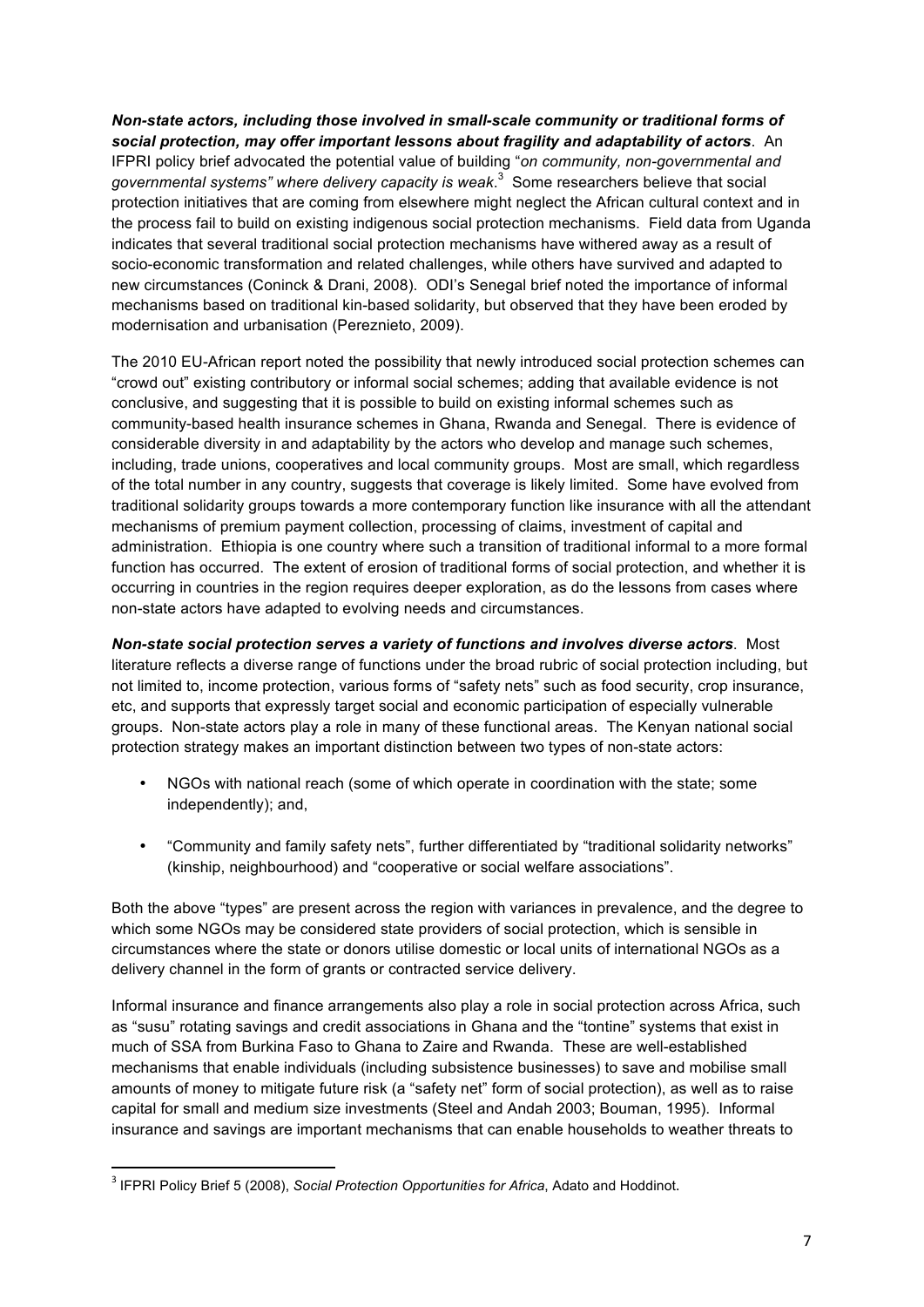living standards. Insurance is noted as more effective for "*large-losses/low frequency contingencies*" and savings as more effective for "*small-losses/high-frequency contingencies*" (Barrientos and Nino-Zarazua, 2011).

A more formal private sector role is also present in non-state social protection, though its nature and extent is unclear. Private firms (national and multinational) such as those motivated by a concern for "corporate social responsibility" support or provide community-specific social protection services as a form of charitable community development activity. Such initiatives may focus on specific vulnerable groups whose needs are not being addressed (or fully addressed) through state mechanisms. Private firms probably play a limited role as *direct* providers of social protection services, but may play a significant *indirect* role as funders of local NGOs providing such services.

A "commercial" role in social protection may also be arguably present.<sup>4</sup> For instance, Barbone & Sanchez (1999) reported that there are more than 1,000 private non-compulsory pension arrangements in Kenya with aggregate assets roughly the same as Kenya's public provident fund. Most such schemes are accessible only to participants in the formal labour market but this is not universally so. To what extent contributory health insurance or income security schemes offered by firms (or other private groups) can be said to constitute non-state social protection, partially depends on whether the activity occurs in a regulatory vacuum (i.e. operates in an area of limited statehood), or accountability is completely endogenous (i.e. to members/beneficiaries through arrangements that are entirely self-directed rather than arising from compliance with tax, investment or labour requirements).

In summary, much of the social protection literature is devoted to state policy/programmes. While acknowledging the role of non-state actors, it is rarely explicit about the scale and scope of their role, or their impact, sufficient for meaningful inclusion in a comprehensive national framework. Of the policy literature examined, only the 2010 EU-Africa report makes reference to the value of "public actions" that include "*measures to support, facilitate or even just create space or condone private and community-based actions for social protection*". There are a potentially large number of non-state actors involved in social protection ranging in size/complexity from informal family/clan units to more formal local and national church and other faith-based organisations to large internationally active NGOs. This diversity provides considerable scope for researchers to explore the potential connection with "mainstream" state social protection and examine important governance features such as the patron-client relations at play in various non-state actors/services, as well as different mechanisms used to support voice and accountability.

A challenge that researchers will face is distinguishing non-state from state social protection activities, as the boundaries can be somewhat unclear. Section 4 attempts to assist with making this distinction.

### 4. **What Constitutes "State" and "Non-State" Social Protection In Africa?**

The presence of non-state actors in social protection is generally acknowledged in research and policy literature. However, who these actors are, what services they provide and for whom, the number of people assisted and the interaction, if any, with state social protection providers (or with other non-state actors) is unclear in almost every African country. Research designed to address these questions can also provide an opportunity for researchers to delve deeper and look meaningfully at specific aspects of non-state social protection such as equity, access, voice, accountability, quality and impact. Without the knowledge that comes from such research, it is hard to see how social protection policies can be said to be truly comprehensive, or how public expenditure

<sup>&</sup>lt;sup>4</sup> In this context not necessarily for-profit but where "not-for-profit" operate on a commercial footing generating revenue matching or exceeding expenditure.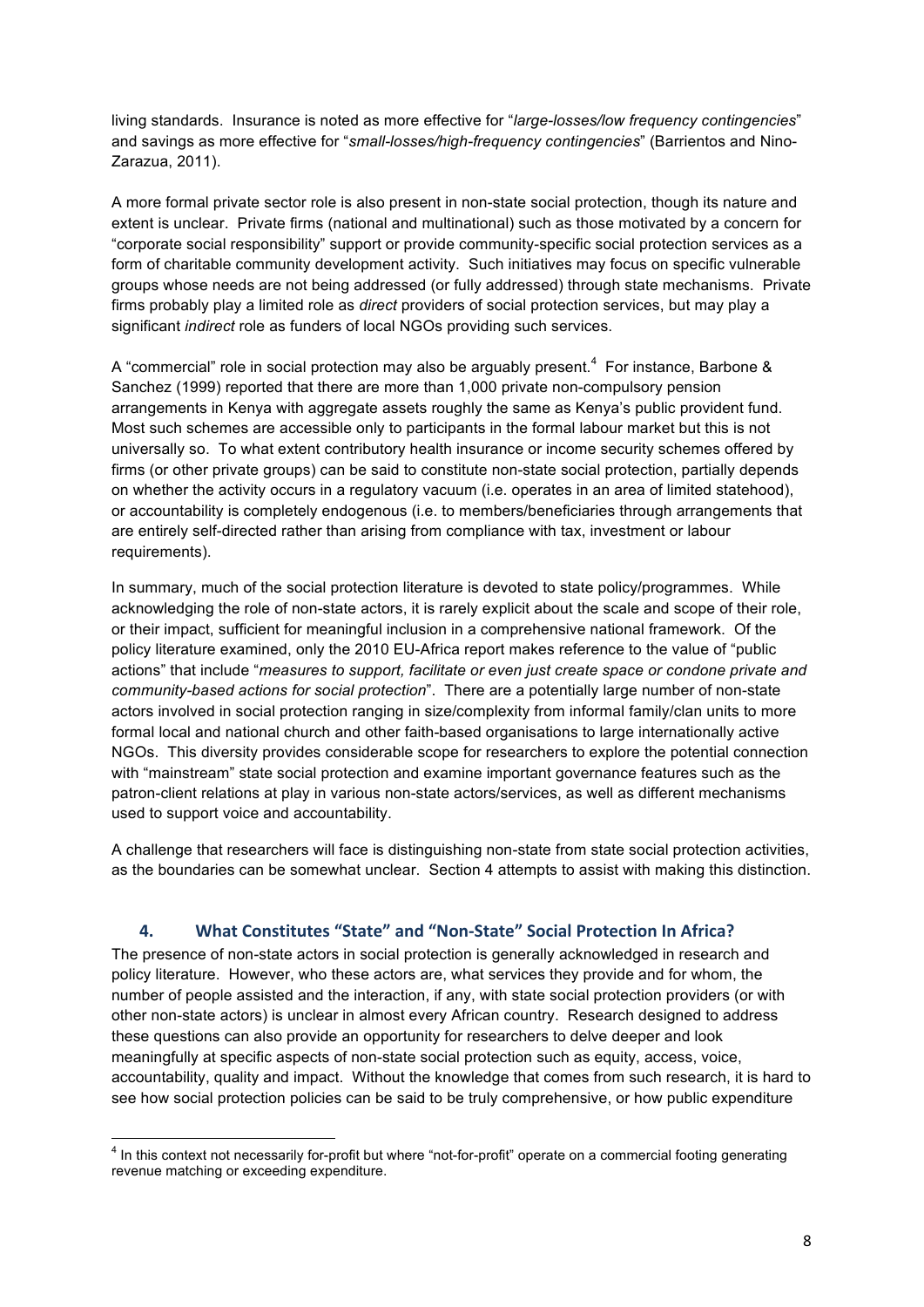decisions regarding state social protection (with or without external financing or technical assistance) can be taken on the basis of reasonably complete evidence. A more comprehensive understanding of non-state social protection can help advance the social protection agenda in Africa and is consistent with the principles recently proposed to guide effective development and policy interventions; specifically, supporting "*national policy priorities*" and "*encompass[ing] a diversity of approaches*" in social protection. 5

Regional and international literature indicates that social protection is characterised in different ways, with the following being generally representative functional descriptions:

- A. Social protection as targeted social welfare provided to the "deserving poor"(e.g. widows and orphans, people with disabilities);
- B. Income mechanisms such as pensions or other forms of "social security" payments predominantly associated with those in formal employment;
- C. Social protection as "safety nets" or interventions designed to cushion the poor against production and consumption shocks, such as food aid for drought-affected farmers in subsistence environments including refugee camps; and/or,
- D. Encompassing (with some or all of the above) activities such as education and health subsidies, job creation, microcredit programmes, etc. targeting specific vulnerable groups that may or may not be regarded as among the poorest strata of society (e.g. coffee farmers facing falling export prices).

The boundaries between the above functional definitions are not always clear-cut; nor are the roles of policy and delivery actors necessarily confined to specific functions. Some literature argues that social protection also includes initiatives that address equity, empowerment, economic, social and cultural rights. From a functional perspective, this presents a potential challenge as many public and private initiatives include equity, empowerment or cultural goals, without necessarily being specifically concerned with social protection.

Within some functional areas, services are predominantly (and rather obviously) the role of the state (national or sub-national governments). State actors may work with or without formal involvement of multilateral and bilateral donors, who may finance services and/or support policy initiatives in various ways. $^6$  State actors as well as external financing partners also utilise non-state actors as a delivery channel or partner for state-funded social protection services. However, non-state actors also play a role across these functions largely or completely independent of the state. In many African countries this role is not well understood and its scale and impact less so.

Explicit recognition of non-state actors or services varies in the social protection policy and research literature. For example:

<u> 1989 - Johann Stein, fransk politiker (d. 1989)</u>

<sup>5</sup> *Social Protection In Africa: A Way Forward*, co-produced by: the Centre for Social Protection (CSP) at the Institute of Development Studies (IDS), the Social Protection Programme at the Overseas Development Institute (ODI), the School of International Development at the University of East Anglia (UEA-DEV), and the Regional Hunger & Vulnerability Programme (RHVP). Authors include: Stephen Devereux, Mark Davies and Rachel Sabates-Wheeler (IDS/CSP), Anna McCord and Rachel Slater (ODI), Nicholas Freeland (RHVP), Frank Ellis and<br>Philip White (UEA-DEV/RHVP), 8 September, 2010

Philip White (UEA-DEV/RHV), 8 September on Social Development is good example of South-South cooperation Programme on Social Development is good example of South-South cooperation that includes a focus on lessons from Latin American social protection reform.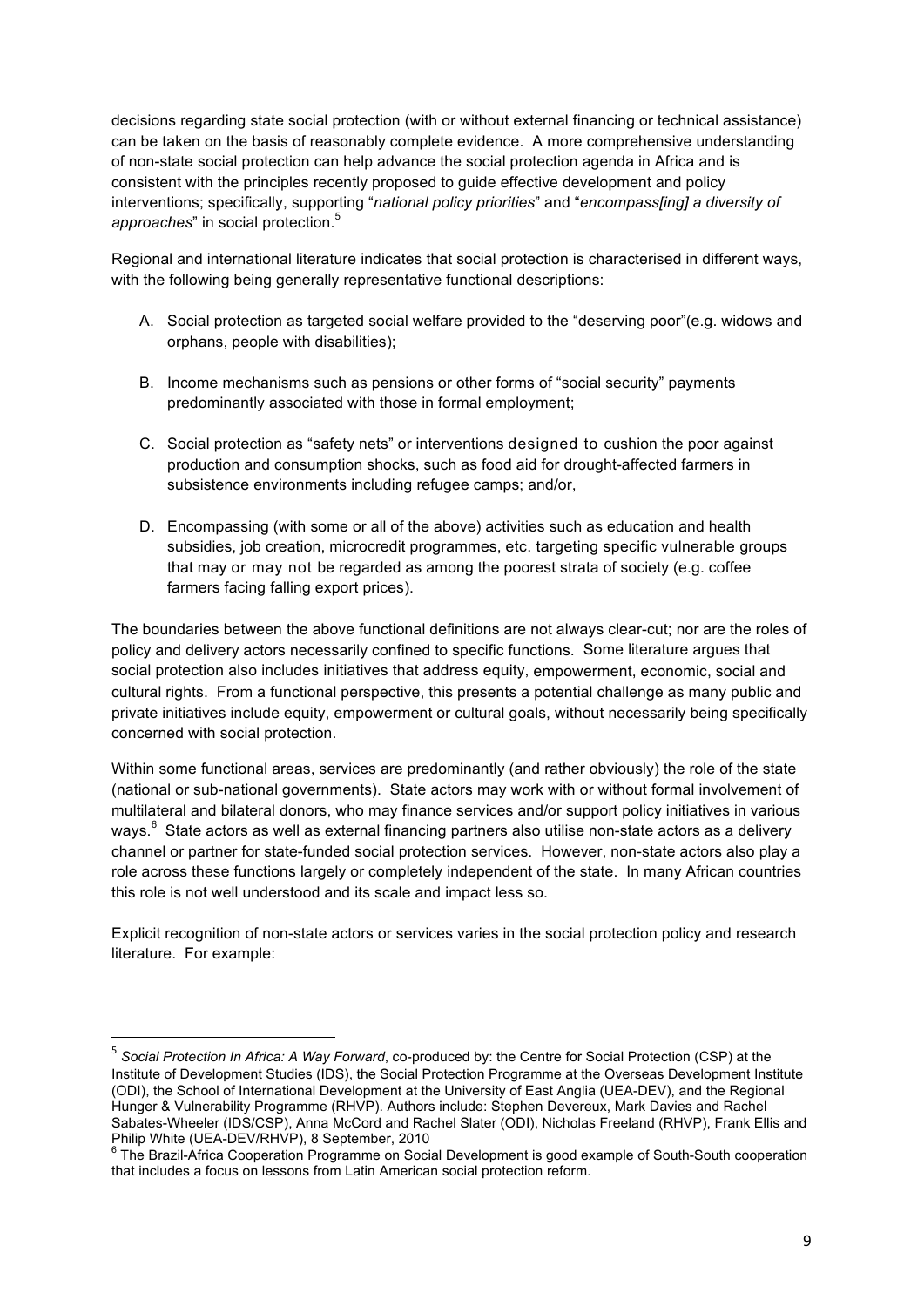- The African Union (AU) defines social protection as a range of *public* measures that give support to all citizens and helps individuals, households, and communities to better manage risks and participate actively in all spheres of life (African Union, 2008).
- Definitions used by African governments generally reflect intergovernmental statements such as the AU's, and/or those of the donor agencies that fund services and/or support formulation of national policy frameworks. Some countries explicitly refer to "non-state" social protection within their national policy documents or in a PRSP or NGS. This does not necessarily mean, however, that the nature and extent of non-state social protection is fully understood, or that the services offered by non-state actors are taken into account in the design and implementation of state policy.
- Multi-lateral and bilateral donor organisations tend to describe social protection as *public actions*; although some bilateral donors (e.g. DFID 2005 and GIZ) include non-state social protection in their definitions.
- Academic and research definitions tend to be somewhat more *functionally* inclusive bringing together state and non-state; long-term and short-term interventions; and, often describe social protection as "preventive, protective, promotive and transformative". Some organisations like IFPRI, emphasise the potential value of building "*on community, nongovernmental and governmental systems*" in circumstances where the state delivery capacity is weak (Adato & Hoddinot, 2008).

African research on social protection is largely concerned with interventions funded by government (delivered directly through service channels at the national or sub-national levels) and interventions under bilateral or multilateral donor arrangements that may involve delivery channels set up outside those of the state. Issues of parallel delivery channels, overlapping roles and lack of coordination among governments (and among donors) are frequently referenced throughout the policy and research literature. For example, a briefing paper on social protection coordination in Mozambique noted "*the tendency to implement a plethora of parallel initiatives; lack of coordination between emergency and longer term social protection interventions and lack of centralised mapping, data collection and referral systems to ensure a clear national picture of who is vulnerable, where they are located, what type of support they are receiving and what the gaps are.*" (Waterhouse, 2007). This characterisation of governmental (and donor) coordination is sadly familiar in many countries in the region and not especially unique to social protection.

Examples of state financed and/or implemented social protection can be grouped into two types:

- *Direct service delivery* provided by social welfare/development ministries, state/provincial or municipal government programmes, such as Zambia's Public Welfare Assistance Scheme of the Department of Social Welfare; the Community Based Capital Transfer programme of Kenya's Ministry of Gender, Children and Social Development that supports orphans and vulnerable children; or the Productive Safety Net Program of the Ministry of Agriculture and rural Development in Ethiopia. The unconditional cash transfer schemes that Zambia's Ministry of Community Development and Social Services and GTZ are implementing in southern and eastern provinces of Zambia, are examples of social protection programmes funded by a bilateral donor but implemented by a government ministry.
- *Contracted service delivery* where the delivery role is provided through one or more third parties at the national or local level, such as Ghana's school feeding program where meal preparation has been contracted out to several small enterprises, NGOs and CBOs with funds from the Ministry of Local Government and Rural Development (USAID-Ghana &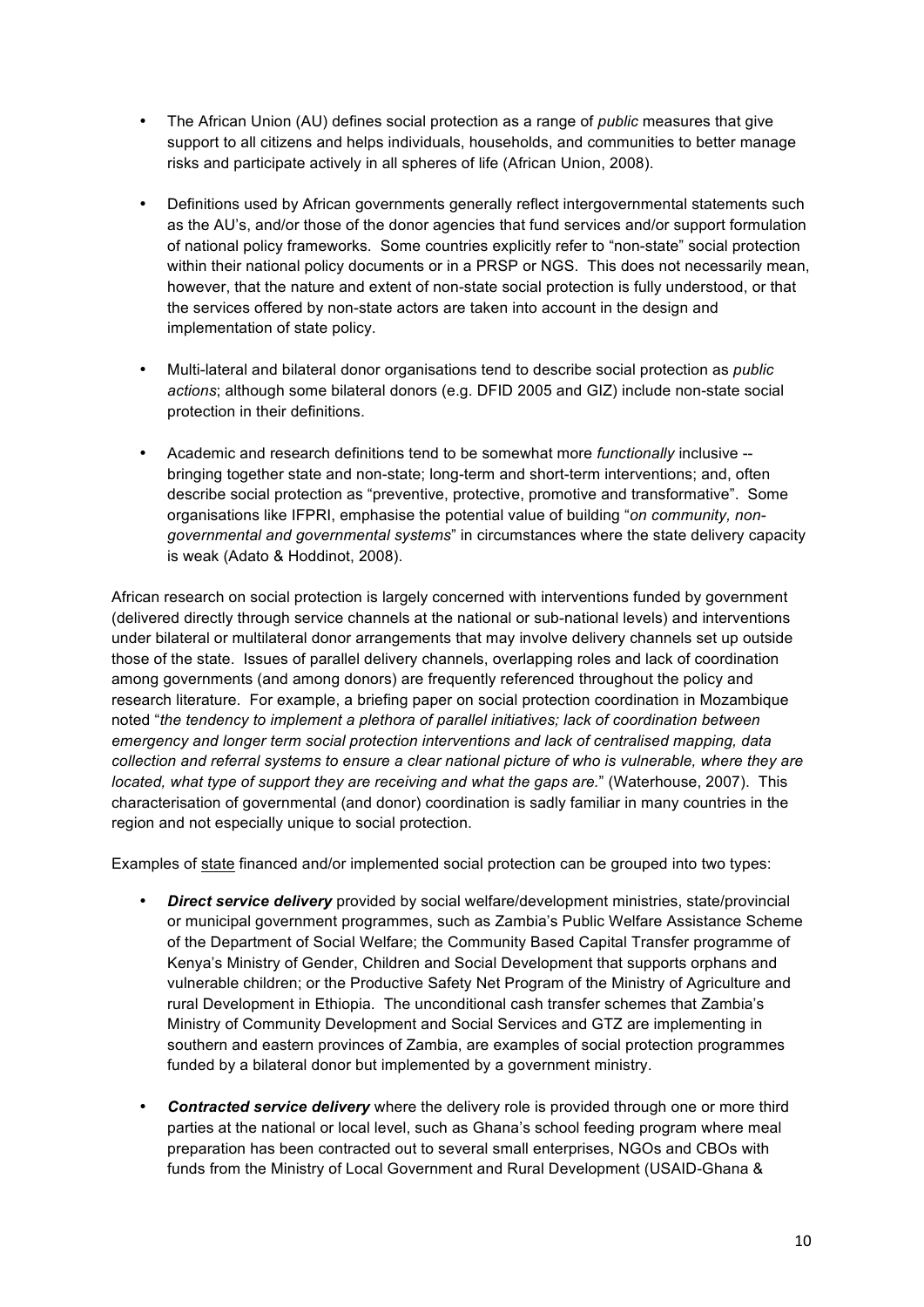Catholic Relief Services, undated). Other examples could include social protection initiatives funded through political mechanisms like the MPs' Common Fund in Ghana, or the Constituency Development Fund in Kenya that are each used to finance projects in specific communities at the discretion of parliamentarians with funds from the national budget.

A third variant is often flagged in social protection literature as problematic, referring to cases where a donor-financed social protection initiative is delivered through a service channel parallel to government. As characterised by Devereux and White, *"...donors often press ahead with pilot projects, either using aid funds to co-opt government agencies into acquiescing or collaborating in implementation, or, where these agencies are perceived as lacking capacity or as heavily incorporated into patronage networks, bypassing government altogether and working through international NGOs, local subcontractors, or private sector agencies. This may assure a successful demonstration of impacts that are achievable at the project level under intensively managed conditions, but it fails to provide evidence to inform implementation at scale under prevailing government capacity and resource constraints. More fundamentally, it fails to engage with the political and institutional processes that determine what kind of social protection initiatives should be contemplated for inclusion in national planning and budgeting cycles*." (Devereux and White, 2010:61)

Most consultative and policy oriented discussions in the region, such as one held in 2010 on "Social Protection for the Poorest in Africa", have focused almost exclusively on the kinds of state social protection initiatives mentioned above.<sup>7</sup>

Generalising from available literature, for the purposes of PASGR's research project, non-state social protection may be differentiated by two types of actors:

- *Formal organisations* with legal identity, structure and recognition such as various kinds of non-governmental organisation (NGO), "not-for-profits", charities, religious organisations and others. Some of these may work in coordination with state bodies while others are ignored by, or eschew direct involvement with the state (and possibly with other non-state actors).
- *Informal bodies* that work on the basis of collective action, community, family, neighbourhood and traditional solidarity networks etc, but may have neither legal identity nor in at least some cases, formal governance or management structures.

In many countries, state actors may be generally aware of the presence of these groups, but not the details of their numbers, reach, impact and features of governance. Some governments require such organisations to register with a ministry, or other national body; although, the degree of compliance with such requirements is probably uneven, and the accuracy of data questionable. The 300,000 bodies cited in Kenya's national strategy suggests there may easily be far more groups out there in other countries than their respective governments' are aware of. The potentially large aggregate membership/beneficiary pool is not really known.

Non-state social protection can also be differentiated as activities within a single community or focused on a sub-group in a single community, such as:

• A burial society in Zwelitsha in South Africa's Eastern Cape where most of the members reside in adjacent streets (Kgowedi, 2002; DGRV, 2003);

 <sup>7</sup> A compendium of papers presented during the international conference on social protection held in Uganda on 8-10 Sept, 2008.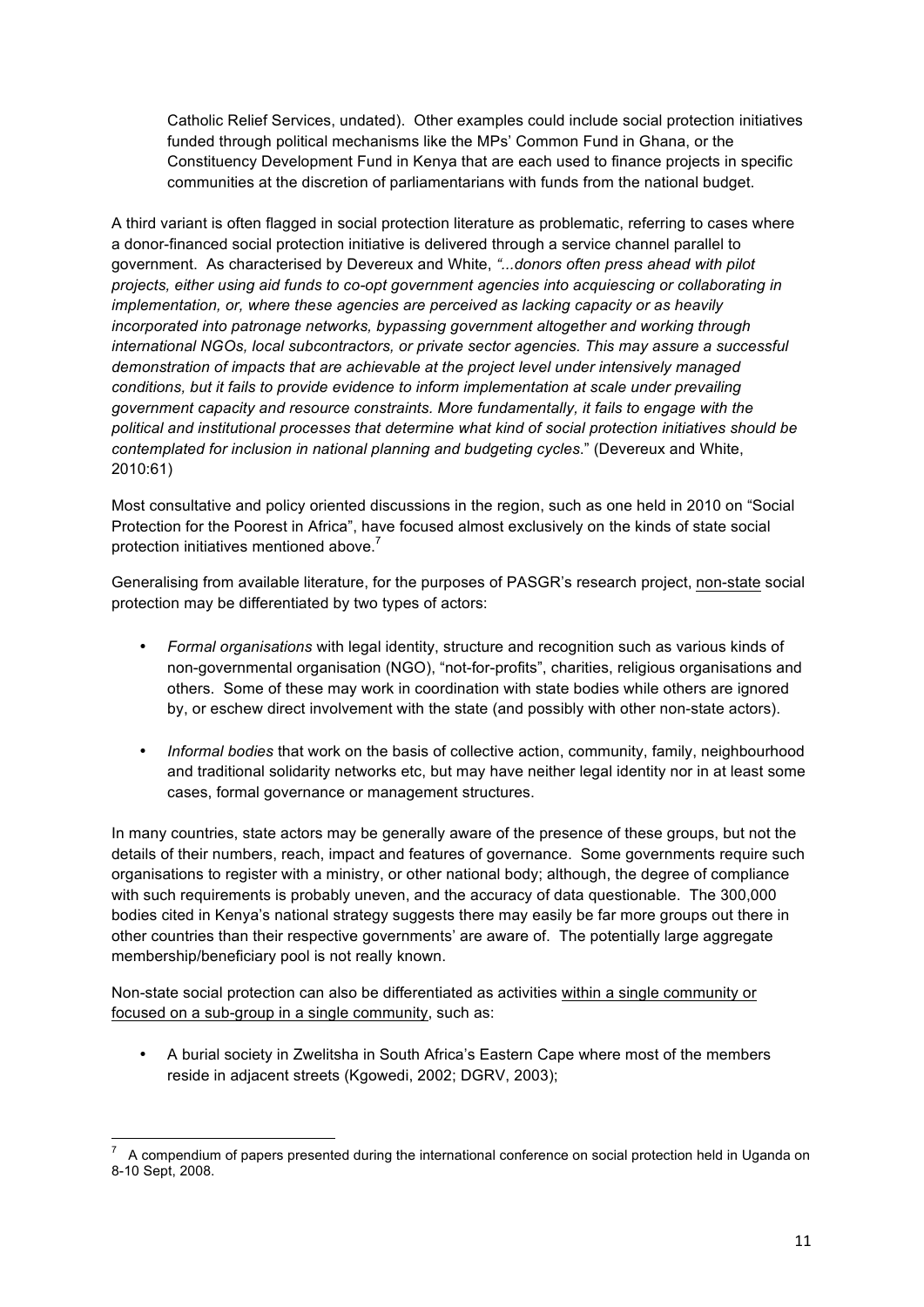- The Nyamwegabira community based health insurance scheme that provides access to health care and protection for 867 households in Nyamwegabira, Uganda (NCBHIS, 2012);
- The Buganda kingdom 'model village' in Gombe (Uganda) under the 5-year royal development drive. The model home concept is being implemented by a local self-help group called 'Home to Home' (CPRC/DRT/CCFU, 2009:28);
- The rotating savings and credit association which is made up of market traders that operate tontines in the Sandara market of Dakar, and the tontine of jewellers, shoemakers and carpenters of Soumbedioune, Senegal (Balkenhol & Gueye, undated).

Alternatively, non-state actors may offer initiatives that extend across several communities or even countries, such as:

- Fellowship for African Relief*,* an international NGO that operates across multiple communities in northern Sudan to address the nutritional, health and environmental sanitation needs of internally displaced persons.
- Catholic Health Insurance Programme that is operated by the Catholic Church in Nigeria to provide health insurance system for its members regardless of where they reside.
- The Ugandan affiliate of Victims Voice, an international NGO that operates across Northern Uganda to support integrate into society of former child soldiers and war victims.

Non-state actors can also be significant providers of financial support for other non-state actors providing social protection services. For example, Women for Women International is an international NGO that supports local initiatives in post-conflict countries such as Rwanda, South Sudan and Nigeria to give women the support and training they need to be economically selfsufficient and become leaders in their communities. Table 1 highlights some of the key distinguishing features of state and non-state actors.

| <b>Features</b>                   | <b>State Actors</b>                                                                                                                                                                                                                                                                              | <b>Non-State Actors</b>                                                                                                                                                                                                                                 |
|-----------------------------------|--------------------------------------------------------------------------------------------------------------------------------------------------------------------------------------------------------------------------------------------------------------------------------------------------|---------------------------------------------------------------------------------------------------------------------------------------------------------------------------------------------------------------------------------------------------------|
| Organisation                      | Public bodies formally units of national or<br>٠<br>sub-national governments<br>Multi-lateral and bilateral donors (i.e.<br>intergovernmental bodies or agencies of<br>non-African governments)<br>Service providers contracted by or<br>grantees of the above.                                  | Formal organisations such as<br>international and national NGOs,<br>religious organisations, etc.<br>Informal community bodies and<br>$\bullet$<br>groups                                                                                               |
| Funding                           | National budget (through general<br>٠<br>revenues or direct budget support from<br>donors)<br>Earmarked revenue through users<br>٠<br>contributions (i.e. social security<br>remittances)<br>External donor programme financing<br>through grants/loans                                          | Charitable donations<br>$\bullet$<br>Members' contributions<br>$\bullet$<br>Grants from benevolent individuals<br>$\bullet$<br>and organisations<br>Remittances from diaspora<br>٠                                                                      |
| Governance<br>ጼ<br>Accountability | Political oversight and accountability<br>٠<br>through elected assembly and ministerial<br>delegated authority<br>National audit<br>٠<br>Ministry/agency/local government policy<br>and administrative oversight<br>Programme implementation and financial<br>reporting under funding agreements | Corporate by-laws<br>$\bullet$<br>Financial reporting requirements<br>$\bullet$<br>under corporate law<br>Members' representation and<br>٠<br>monitoring<br>Reports to sponsors, beneficiaries,<br>$\bullet$<br>community members<br>Peer pressure<br>٠ |

#### *Table 1: Features of state and non-state social protection*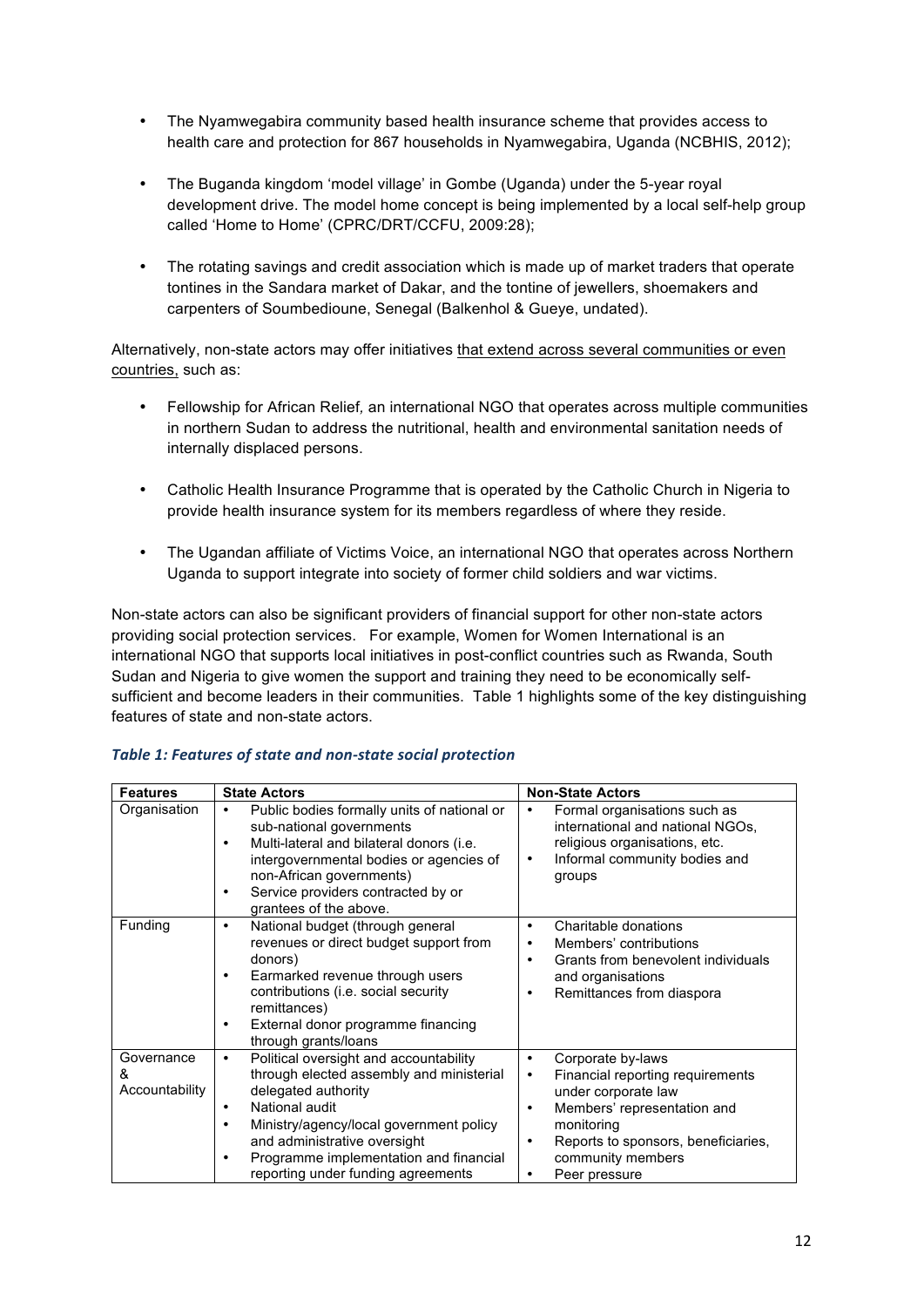Where research does look at non-state social protection, attention has often been on "informal" social protection characterised as traditional "solidarity" networks involving "kinship", "neighbourhoods" or "communities" (Oduro, 2010; Coninck & Drani, 2008). While illuminating, significant knowledge gaps exist, especially when one considers the potential variety of non-state actors beyond the so-called "traditional", including the activities of national and international NGOs, faith-based organizations, advocacy groups, private sector sponsored charitable activities, etc.

Indeed, the absence of information in many countries about the number, nature and features of nonstate social protection, suggests that many government ministries are only loosely aware of who is doing what, and how non-state actors may complement or overlap with initiatives for populations targeted by state services. This opacity is not necessarily the result of lack of interest as much as lack of information and data. Still, there is evidence that some governments value the presence of non-state actors. For example, Mozambique's partnership with HelpAge International that involves subsidies delivered through community based committees. $8$ 

Systematically looking at the extent and nature of non-state social protection, the degree of variance across countries/sub-regions, and the nature of interaction with state actors, will take time. PASGR's hope is that by supporting research from various countries across the region, a start can be made so that a clearer picture begins to emerge at the national and regional levels. At the country level, this will involve selecting a few specific geographical areas, and starting to collect data that would enable researchers or policy actors to clearly identify:

- Who are the non-state actors? What are their funding sources? What are the features of accountability and governance?
- What do they provide functionally in terms of social protection services?
- Who are the intended (and actual) beneficiaries and their respective characteristics (age, gender, cultural group, income, family size. etc.)?
- What is the scale of services in terms of numbers of people assisted directly and indirectly?
- In what ways do non-state actors interact with other non-state actors, and with the state?

This data collection opportunity will also provide a point of departure for a deeper look at the qualitative aspects of non-state services and governance implications; specifically, the details of governance arrangements and their links to performance. Expressed in other terms:

#### *performance = f(governance)*

*W*here *performance* is multi-dimensional (how efficiently resources are used, how effective services are, especially in terms of who receives protection, and how sustainable the outcomes are); and where *governance* comprises a complex set of arrangements for accountability (principal-agent) and co-operation (principal-principal).

PASGR's objective is to provide African researchers with an opportunity to address this knowledge gap by supporting research that would help policy actors develop a more informed and comprehensive view of social protection that encompasses both state and non-state actors, actions and beneficiaries. The research should therefore provide insight into the variety of prevailing governance arrangements, and the relationship between these arrangements and performance

<u> 1989 - Johann Stein, fransk politiker (d. 1989)</u>

<sup>8</sup> Briefing Paper: *Coordination and Coverage of Social Protection Initiatives in Mozambique*, Rachel Waterhouse, 2007.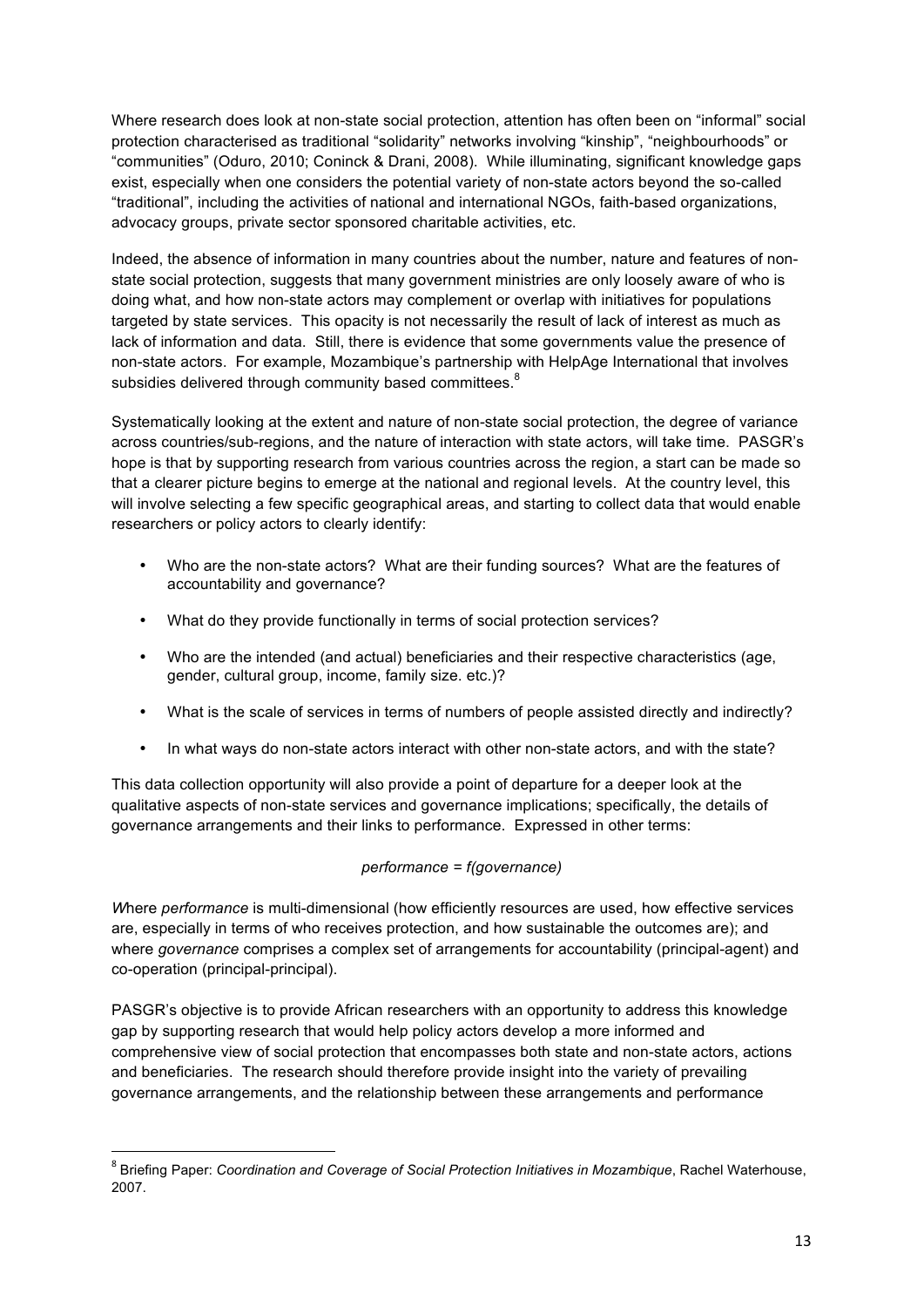outcomes. There are many potentially relevant questions for in-depth research exploration of nonstate social protection; some are outlined for illustrative purposes in the next section.

# **5.** Preparing a Research "Concept Note" for Submission to PASGR

The following explains how PASGR will accommodate different researchers' interests, while at the same time enable them to build a systematic picture of non-state social protection that would lend itself to future comparative and collaborative research work, and help policy actors better understand both dimensions of social protection. PASGR has two concurrent objectives in relation to this particular research project:

- 1. To enable researchers to build a clearer picture of the scale and nature of non-state social protection in the countries researched under the project. This will help address an important knowledge gap, and enable researchers and policy actors to have a better sense of the range of actors, the nature of their activities, the beneficiaries and interaction with each other and with state actors.
- 2. At the same time, provide researchers with a unique opportunity to explore one or more specific governance aspects of non-state social protection *seen by researchers* as especially relevant to policy discourse in their respective country, in order to gain better understanding of the relationship between the institutional arrangements that govern social protection initiatives and performance – for both state and non-state initiatives.

In practice, this will mean that all research teams will undertake some form of census or mapping of non-state social protection in a broadly similar way in each of the countries where research is supported. At the same time, each research team will focus attention on a specific dimension of nonstate social protection, and explore a different research question(s) and/or hypothesis than other teams, while still remaining consistent with the broad framework of this paper. The research project is organised to accommodate this variability in research focus. Access to technical guidance from resource persons, fellow researchers and PASGR staff will be provided throughout the project period related to the mix of research interests.

Applying for PASGR research support under this project begins with preparation and submission of a "Concept Note" by prospective researchers. Eligibility criteria and a template for this can be found on PASGR's website http://www.pasgr.org/research-programme. Under this project, PASGR will only support research undertaken by teams; concept notes from individual researchers will not be considered. PASGR is especially interested in proposals from multi-disciplinary and/or multi-country teams; and proposals that involve female researchers, and a mix of senior and junior researchers. Consequently, PASGR will look closely at the proposed team composition for its mix of disciplines, gender, as well as the congruency of each team members' experience to the research proposed. The concept notes play an essential role in two respects. Firstly, they help research teams focus early attention on three fundamental questions:

- 1. How will the proposed research contribute to policy discourse in the context of the country or countries in which the research will be undertaken? In other words, in what way will the research add value by offering evidence that informs the features of social protection services needed to assure quality and accountability?
- 2. What are the key research questions (and/or hypothesis) proposed and how will the research be approached conceptually and methodologically, and why is the proposed methodological approach (or approaches) best suited to the policy issue at hand. Research should utilize both qualitative and quantitative methods; and,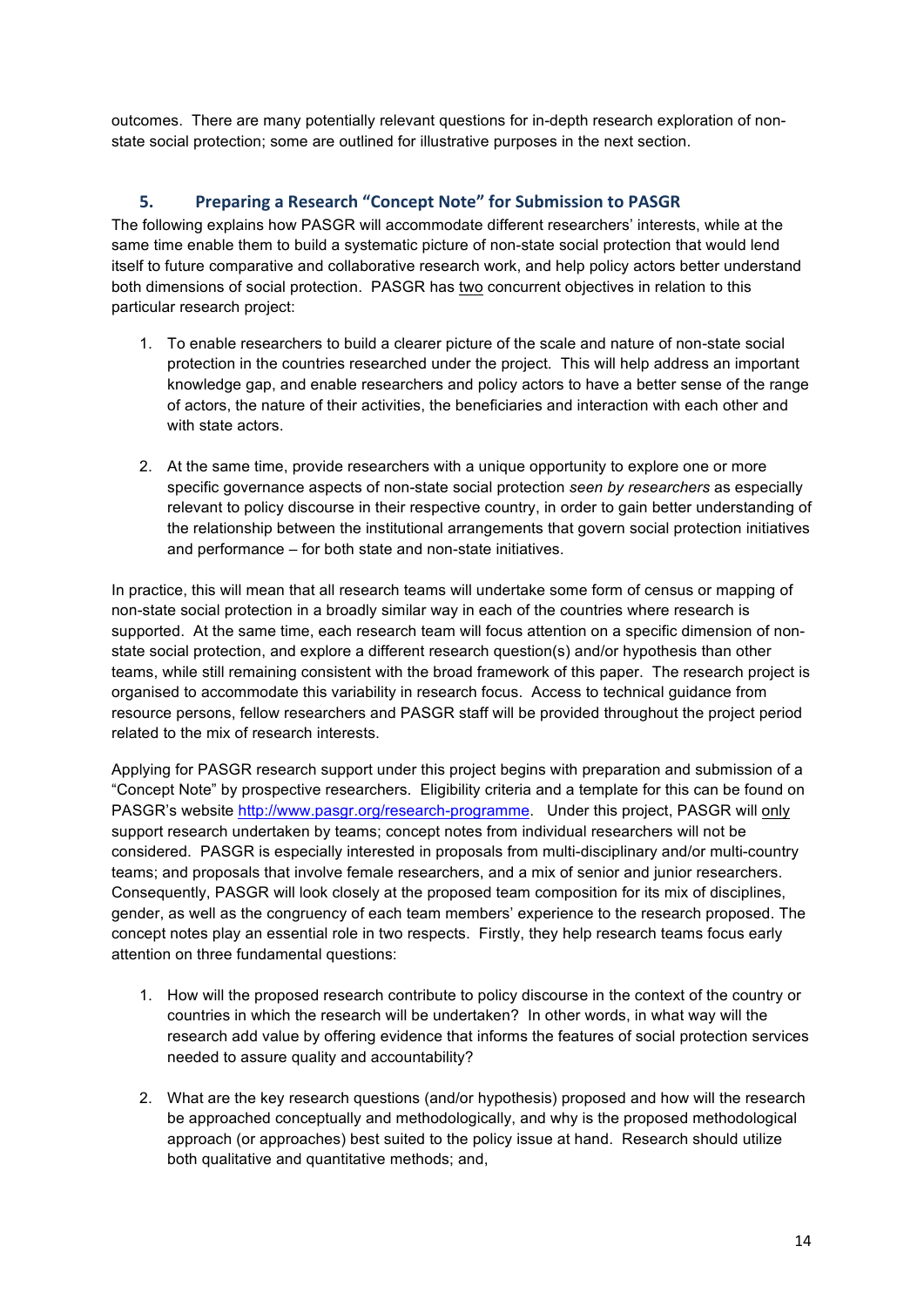3. Who will the research team engage from among the range of national policy "actors" before, during and following completion of the research? Policy actors include organisations and individuals who may have an interest in the policy issue addressed by the research and/or may contribute data, ideas or technical advice, and/or may use the research findings to inform thinking and/or influence policy.

Secondly, concept notes reduce transaction costs (for PASGR and researchers) by confining development of full research plans to only the most promising applicants.

Following screening and review of concept notes, PASGR will invite short-listed research teams to a "concept review workshop" to present, discuss and refine ideas raised in their respective concept notes in a collegial setting with peers, resources persons and PASGR staff. At the end of the workshop each team will present a revised research concept. *An invitation to attend the workshop does not necessarily mean that the research will be supported.* The workshop will include a larger number of prospective research teams than will ultimately be funded.

Following the workshop, research teams will be selected and provided with a small "seed grant" to develop their concept note into a full research plan that incorporates the ideas, feedback and recommendations raised during the workshop. *Selection of grantees will be guided by the extent to which all members of each team have contributed to workshop discussions (i.e. have offered and sought advice) and the degree to which a team's proposed research plan demonstrates that the team has taken into account ideas and technical recommendations offered by peers, resource persons and PASGR staff.*

PASGR would like to emphasize that its approach in supporting this research is agnostic in several crucial respects. While this paper argues that a truly comprehensive national policy is not possible if it ignores the presence and activities of non-state actors, inclusion of non-state social protection under a policy framework does not imply that state control is desirable or necessary. It is not PASGR's intention to argue that the informal should be made formal. Indeed, there are many non-state actors who purposefully choose to operate independent of interaction with state bodies for a number of reasons that may include the absence of state capacity, lack of credibility of state actors, a desire to maintain flexibility and ownership or to emphasize self-reliance, to name a few.

PASGR does not assume that non-state social protection is inherently better, more effective or important to social protection provided by the state. However, there *are* two important assumptions underlying this research project:

- 1. That the institutional arrangements that govern social protection initiatives, including but not limited to *patron-client dynamics*, *voice* and *accountability,* influence performance in *both* state and non-state social protection initiatives; and,
- 2. That *both* state and non-state actors have a role in responding to the needs of the poor in different yet complementary ways and that this complementarity can be strengthened through better understanding of the interaction between performance and governance.

The success of the research project and ultimately the policy usefulness of the individual research supported, will lay in the provision of richer insight into the variety of prevailing governance arrangements, and the relationship between these arrangements and performance. This, and better understanding of how state and non-state do or don't interact, may suggest where there is potential for governance arrangements that are performance-enhancing to "cross-over" from non-state to state or the reverse, and potential for new, hybrid forms of social protection interventions that incorporate aspects of both state and non-state systems.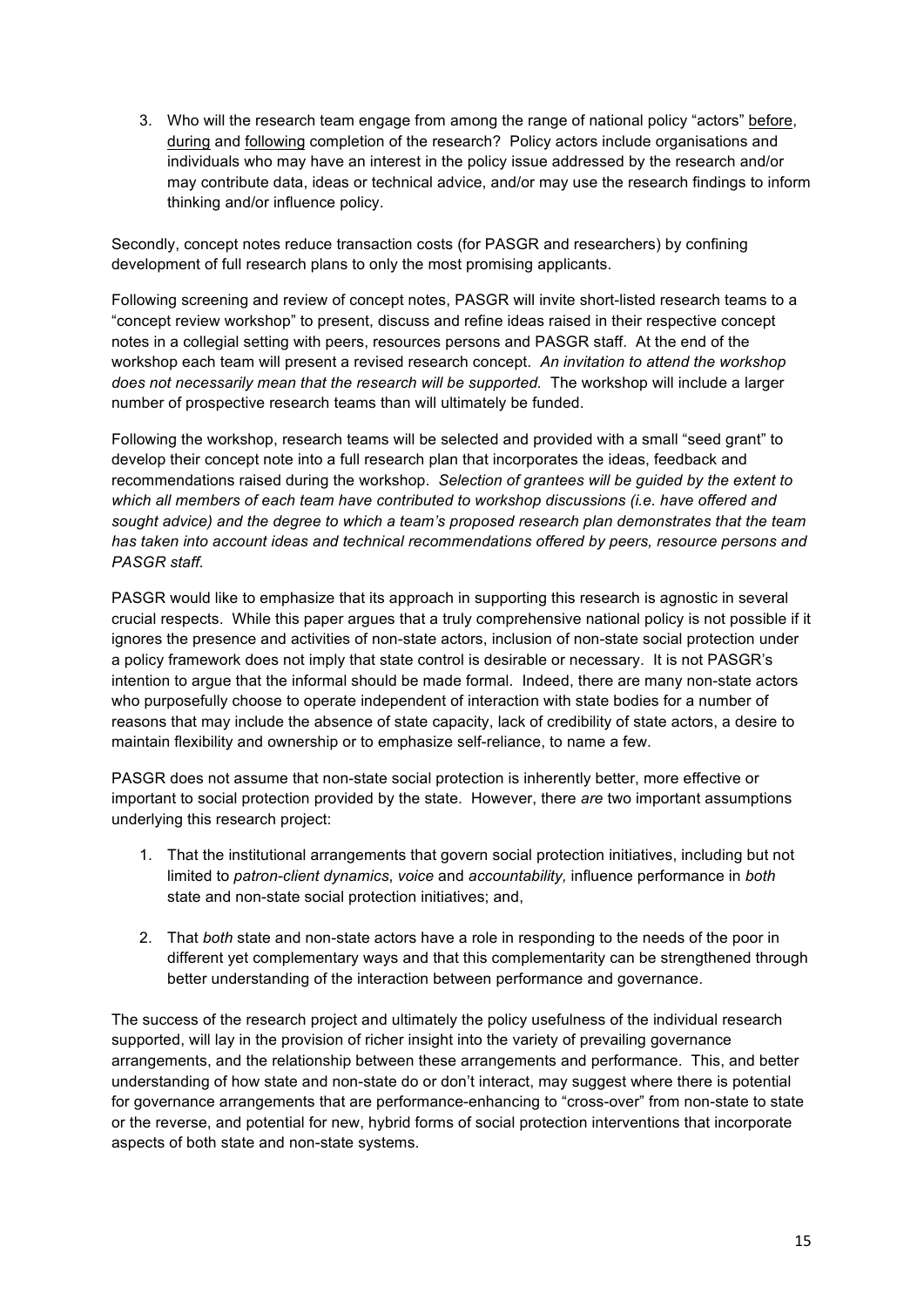In light of this, the research itself (and the concept note) will be structured to address the two distinct but connected objectives described above. These are referred to in the concept note submission form as components A and B, although this does not mean that there is a literal sequence of research activities as data collection in each part will likely be concurrent.

# **Component** A -- Understanding non-state social protection features and governance *arrangements*

This part of the research project provides research teams with the flexibility to design and execute research on a specific aspect of non-state social protection relevant to the needs and circumstances in their respective country. PASGR has no fixed view on the research question(s) that should be pursued by teams under Component A. Nor do research teams necessarily need to pursue the same research questions. *The choice of research questions is entirely up to the research team submitting a concept note.* PASGR will look at the research focus proposed in Component A of each concept note, and will review it against several criteria such as:

- Is the proposed focus of research attention broadly consistent with the objectives of the research project – i.e. will it help address the knowledge gaps identified in this paper?
- Is the proposed focus of research clearly expressed in terms of the rationale provided, as well as identification of key research questions and/or hypothesis to be tested?
- Is the proposed approach to research likely to yield findings that are of value to policy actors, and is there any evidence of this value in terms of an indication of support for the proposal obtained from policy actors? Does the team's experience indicate that they understand the importance of policy engagement and variety of ways to accomplish this?
- Does the approach to methodology and data collection make sense? Is it clear and demonstratively well suited to answering the research questions or testing the hypothesis rigorously, and in way that policy actors will find useful?

To encourage thinking and generate ideas, several possible research questions/hypothesis are described below. These are intended for illustrative purposes. *Research teams are free to adapt these questions or propose completely different research questions/hypothesis*.

#### Indicative Research Questions

- To what extent are non-state social protection services qualitatively different from each other in terms of actor/provider or service type, and from similar state provided services?
- In what ways do patron-client or principal-agent dynamics influence individuals' access to non-state services within the selected areas of study?
- What formal and informal institutional arrangements govern specific state or non-state services, through which providers are held accountable (or not) for performance?
- What impact do governance and accountability arrangements have on the performance of a social protection service?
- Does the presence of state oversight mechanisms of any kind (i.e. NGO registration bodies, monitoring by ministries responsible for social protection, national or local financial transparency/reporting requirements) influence the presence of non-state actors, the nature of their activities, service quality or accountability?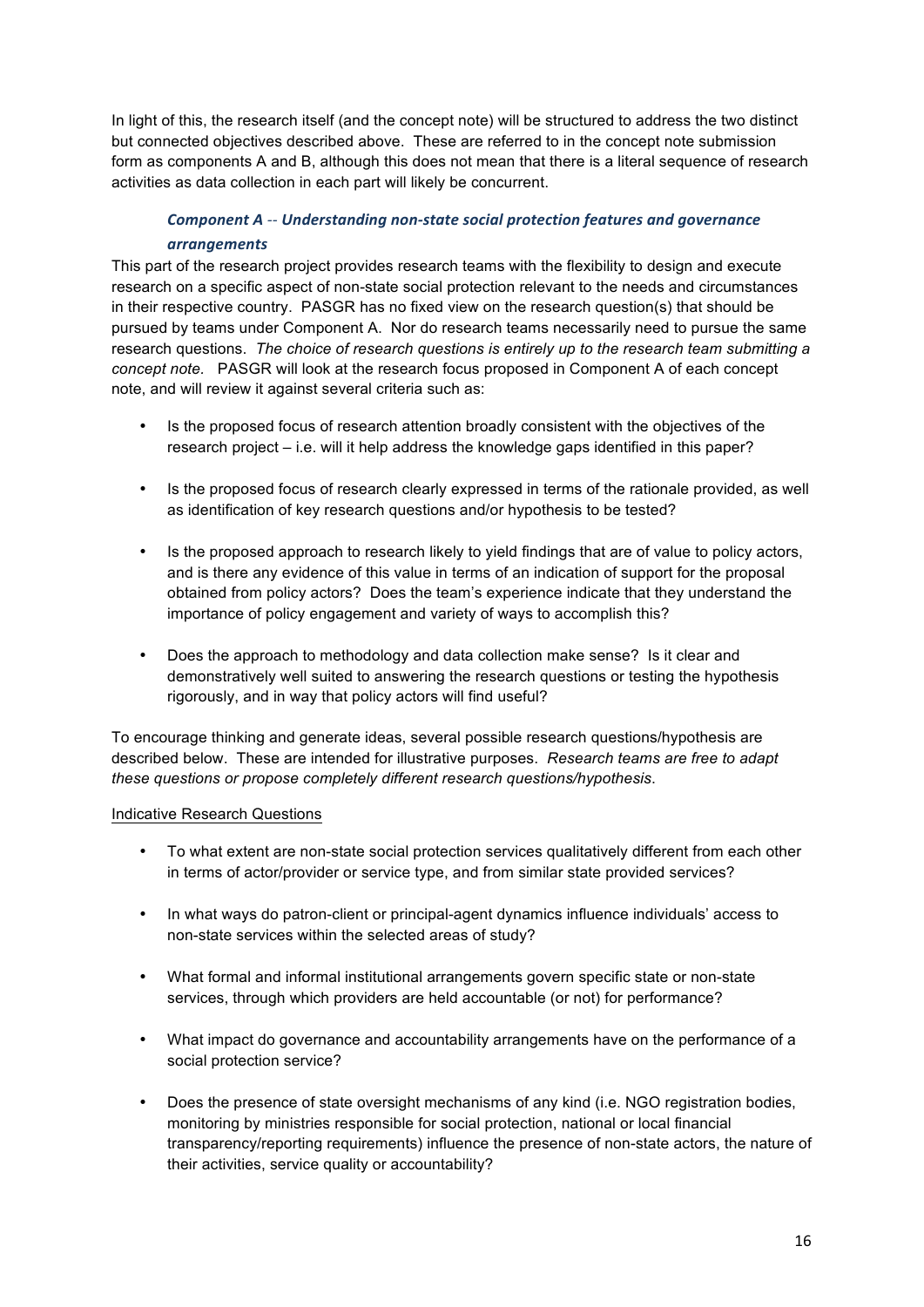- Are non-state social protection services and/or actors more responsive, and adaptable to changes in the social and economic environment impacting beneficiaries than state actors involved in like services?
- In what way are patron/client dynamics and the associated performance implications different where non-state actors are concerned compared to patron/client dynamics at play in respect of state social protection? In what way does the patron-client relationship influence access to non-state social protection by some specific actors and funding sources? What implications does this have for the influence of beneficiaries on quality of services and accountability?

#### Indicative Research Hypothesis

- Non-state social protection actors and services "reach" beneficiaries who are otherwise excluded from state provided services.
- Non-state social protection actors and services are more responsive to gender considerations than similar state provided services.
- The involvement of beneficiaries in the governance of social protection improves performance.
- Non-state actors involved in social protection have an influence on social cohesion and national identity.
- Non-state social protection actors/services are adaptable in the face of changing social, economic and cultural circumstances and resilient in a way that state actors/services are not.

Prospective researchers are cautioned that their research concept notes should be substantial enough to withstand the "so what" question. Research that appears designed toward a principal conclusion that "there's less clientelism among non-state providers than in the public sector" or that, "non-state social protection is more gender responsive than state provided social protection" is unlikely to push the boundaries of understanding enough to justify support. Research that looks designed to yield a richer understanding of how clientelism can be managed to support performance or how mechanisms for voice contribute to gender responsive services with potential for replication across other services, are likely to be much more useful to policy actors and therefore more competitive as potential grant recipients.

Most, if not all of the above, will require a level of investigation and data collection at source – among actors providing services and/or beneficiaries of specific services. This will require research teams to identify non-state, as well as state social protection service actors in a specific area, and select specific actors or groups of actors for their research. Component B of the project is structured to facilitate this process while at the same time establish a broader picture of the non-state social protection activities present in a specific geographic space.

#### *Component B -- Mapping Non-State Social Protection*

<u> 1989 - Johann Stein, fransk politiker (d. 1989)</u>

This must be undertaken by all research teams and will involve each team identifying or mapping the presence of non-state social protection actors and services in their respective country. Because of the challenges this presents on a national scale, it is recommended that each team select several "sample" areas $9 - a$  community, or geographic space with easily definable boundaries (for example a

 $9$  Selection of study areas should take into account the manageability of data collection (i.e. avoiding too large a geographic space), and the degree to which the selected area may be representativeness of like areas in the country.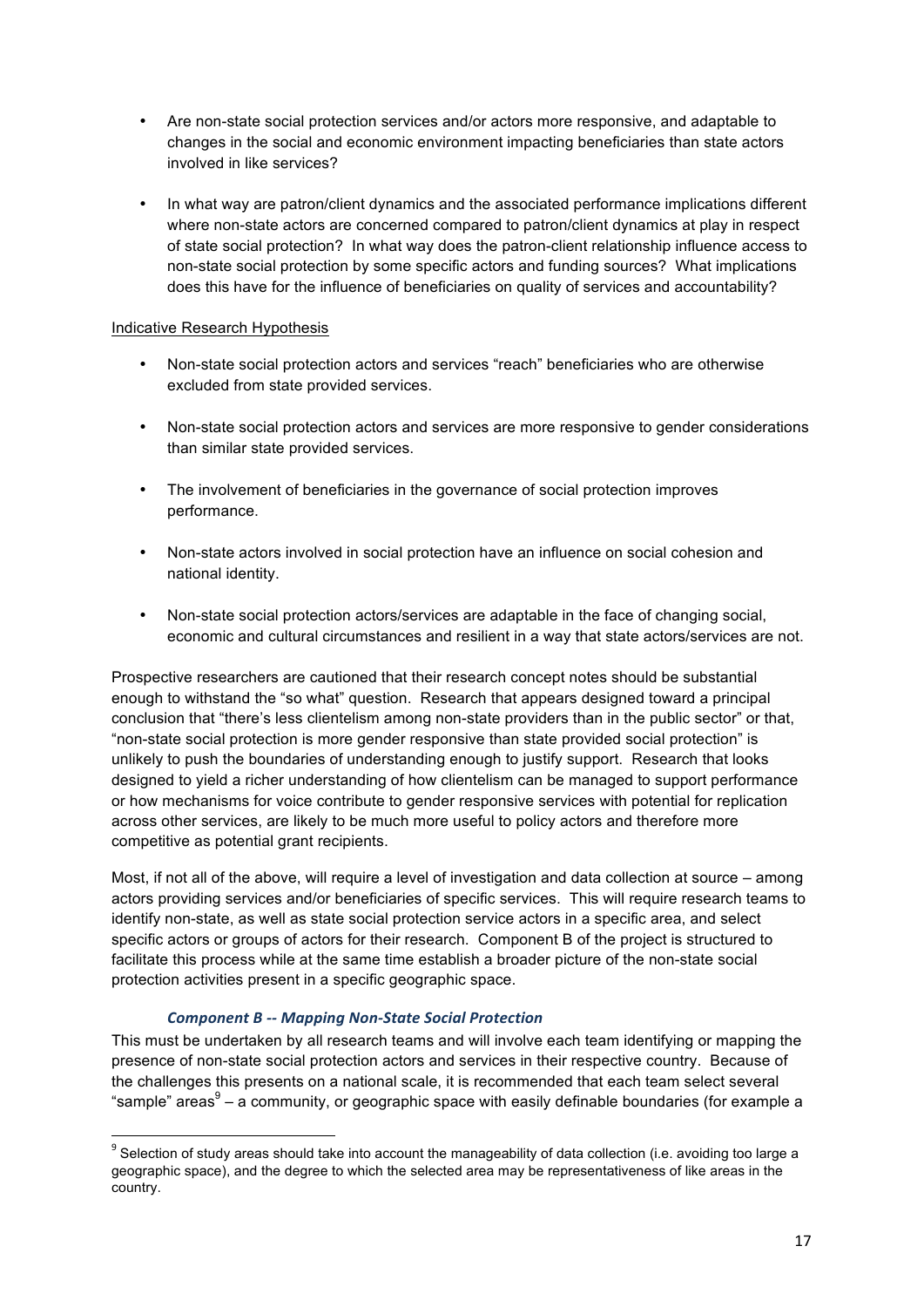local government district) within which the range of non-state actors and services can be manageably identified.

Ideally, this mapping should include two urban and two rural environments in order to provide some useful comparators within a single research study. However, research teams may propose a different mix and number of environments (i.e. districts, sub-communities within a city, peri-urban communities, etc.) where there are compelling reasons based on the nature of their proposed research under Component A.

The concept note should describe how this mapping will be approached and why the areas selected are suitable and potentially representative (i.e. data might be extrapolated to build a national picture). The goal of Component B is to identify:

- Who are the non-state actors, what are their funding source and the features of accountability and governance?
- What do they provide functionally in terms of social protection services?
- Who are the intended (and actual) beneficiaries and their respective characteristics (age, gender, cultural group, income, family size. etc.)?
- What is the scale of services in terms of numbers of people assisted directly and indirectly?
- In what ways do non-state actors interact with other non-state actors and interact with the state?

Component B should also include available poverty data/profile on each study area as well as identify the type and level of state-provided social protection services within each selected area, with particular attention to activities or target beneficiaries similar to those of non-state actors.

Based on a country literature scan, potential secondary data sources should be identified. This may include registration databases such as a national NGO registry, previous service studies, poverty data, reports of government departments, ministries, and community development offices. Where secondary sources are present, primary data collection within the selected areas should focus on testing the comprehensiveness and accuracy of the data on actors and services. Where secondary sources are not available, the approach to primary data collection within each sample area should be described (i.e. what approaches will be taken to yield a basic picture with reasonable confidence in its accuracy).

Component B is intended to provide a basic profile of non-state and state services and actors extant within the sample areas. By approaching Part B in this fashion, researchers will be able to compare and contrast basic data on non-state social protection services and actors within and across countries.

Additional guidance on the process for preparing and submitting a concept note as well as an indicative reading list can be found on PASGR's website http://www.pasgr.org/social-protection/.

A project reading list is provided on PASGR's website and will be continuously expanded as sources are identified by research grant applicants, those teams ultimately selected.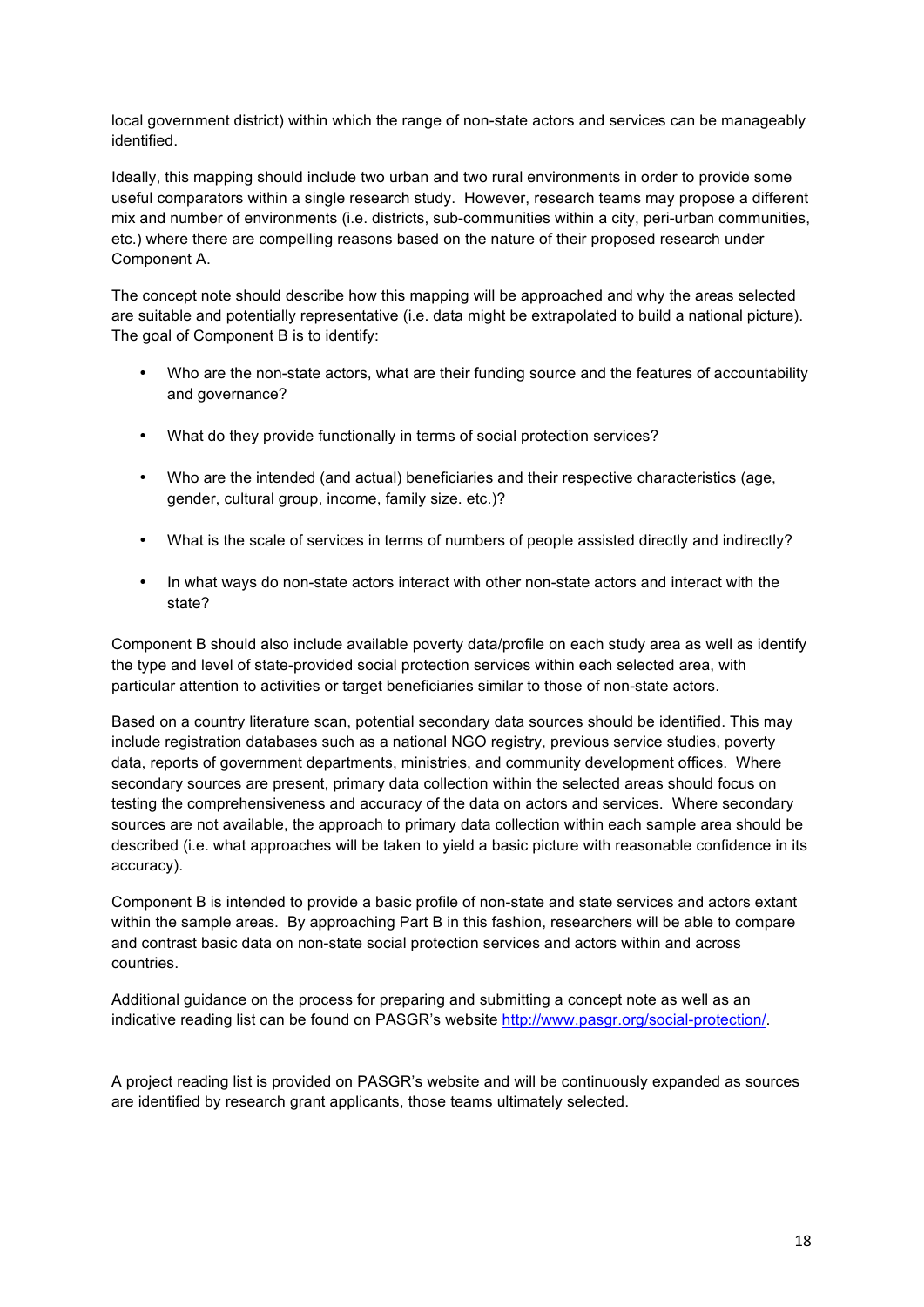# **References**

Adato, M. & Hoddinot, J. (2008) 'Social Protection Opportunities for Africa' IFPRI Policy Brief 5, September 2008

Adesina, J.O. (2010) 'Rethinking the Social Protection Paradigm: Social Policy in Africa's Development'. A Commissioned Background Paper for the *European Report on Development 2010.*  Florence, Italy: European University Institute.

African Union (2008) 'Social Protection in Africa: An Overview of the Challenges'. Prepared for the African Union by Viviene Taylor.

African Union (2004) ' Declaration on employment and poverty alleviation in Africa.' The African Union Extra-ordinary Summit on Employment and Poverty Alleviation in Africa' held in Ouagadougou, Burkina Faso on 3 – 9 September, 2004

African Union (2010) 'Declaration on Social Policy Action towards Social Inclusion'. Draft, 2nd Session of the AU Conference of Ministers for Social Development, 21-25 November, Khartoum, Sudan

Balkenhol, B & Gueye, E.H (undated) 'Tontines and the banking system: is there a case for building linkages' Poverty-Oriented Banking (INT/92/Mo1/FRG) Working Paper No. 2. Geneva: ILO

Barbone, L. & Sanchez, L.B. (1999) 'Pensions and Social Security in Sub-Saharan Africa: Issues and Options'. A paper presented at the XIII International Social Security Association Africa Regional Conference in Accra, Ghana on 6-9<sup>th</sup> July 1999.

Barrientos, A. & Nino-Zarazua, M. (2011) 'Financing social protection for children in crisis context.' Development Policy Review 29(5): 603-620

Bouman, F.J.A (1995) 'Rotating and Accumulating Savings and Credit Associations: A development perspective' *World Development* 23(3): 371-384

Cerritelli, W. E. , Bantirgu, A. , Abagodu, R. (2008) 'Updated Mapping Study on Non-State Actors Sector in Ethiopia (Final Report)'. Addis Ababa: European Commission Civil Society fund in Ethiopia. http://eeas.europa.eu/delegations/ethiopia/documents/eu\_ethiopia/ressources/regional\_reports\_en.pd f (accessed on 2/3/12)

Charmes, J. (2010) 'Informal employment, social protection and social capital: dimensions of resilience in Sub-Saharan Africa.' Background paper for *European Report on Development 2010*.

Coninck de J.R. and Drani, E. (2008) 'Social protection is centuries-old! Culture and social protection for the very poor in Uganda: Evidence and policy implications' In: *Social Protection for the poorest in Africa.* A compendium of papers presented during the international conference on social protection held in Uganda on 8-10 Sept, 2008.

CPRC/DRT/CCFU (2009) Culture and Social Protection for the very poor in Uganda: Evidence and Policy Implications. www.drt-ug.org/docs/**culture**%20and%20**social**%20**protection**.pdf (accessed on 09/03/12)

Devereux, S. & White, P. (2010) 'Social Protection in Africa: Evidence, Politics, and Rights'. Poverty and Public Policy, 2(3): 53-77

Devereux, S. & Cipryk, R. (2009) 'Social Protection in Sub-Saharan Africa: A Regional Review' Sussex: Centre for Social Protection, Institute of Development Studies (IDS)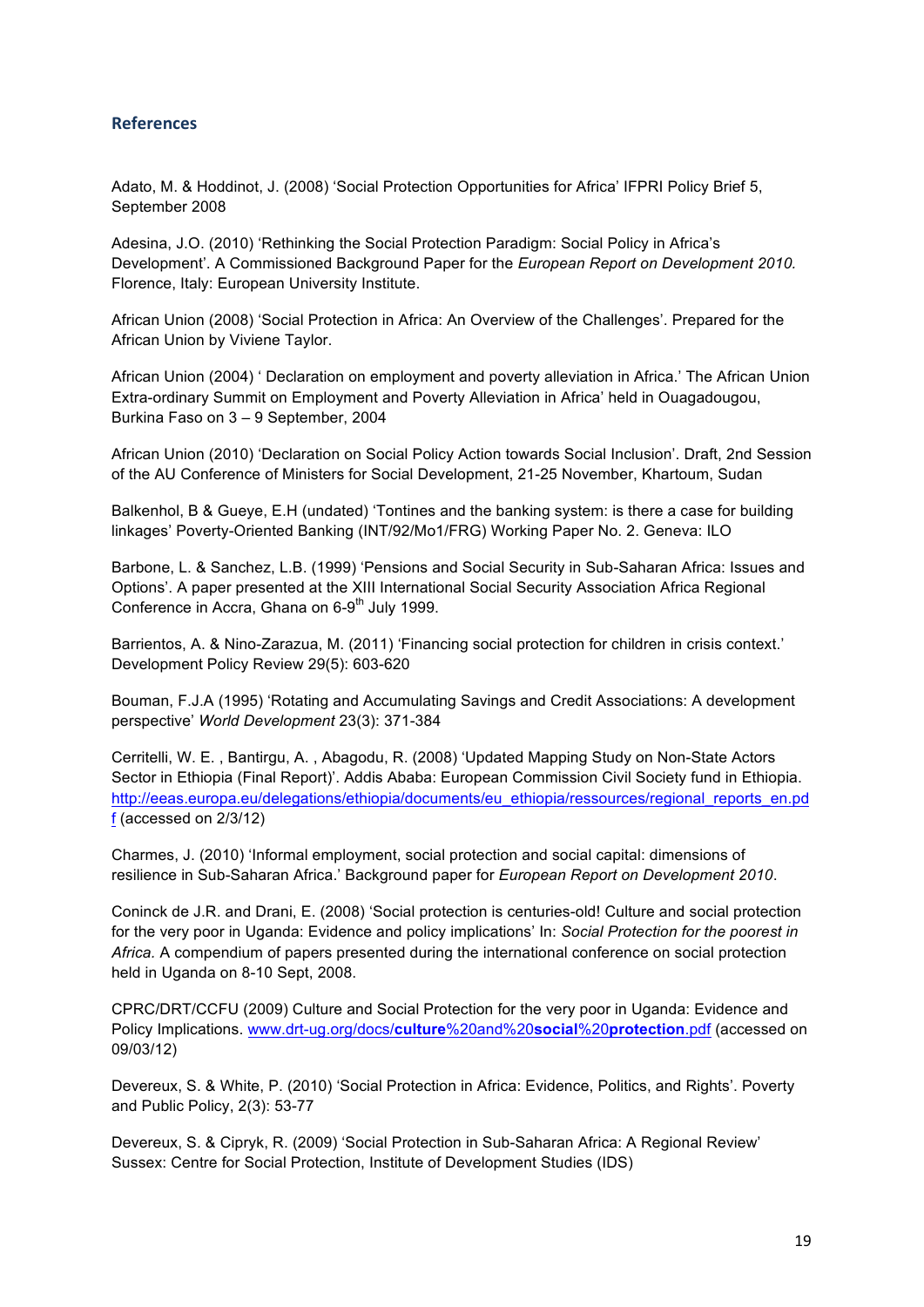DFID (2005) 'Social Transfers and Chronic Poverty: Emerging Evidence and the Challenge Ahead', a DFID practice paper, October 2005, DFID, London.

DGRV (2003) 'Burial Societies in South Africa: History, function and scope'. DGRV SA Working Paper Series No. 2

European Communities (2010) 'Social Protection for Inclusive Development: A new Perspective in EU Co-operation with Africa'. San Domenico di Fiesole: Robert Schuman Centre for Advanced Studies, European University Institute

Government of Ghana (2008) 'The National Social Protection Strategy (NSPS): Investing in People'. Accra: Ministry of Manpower, Youth and Employment www.ipc-undp.org/doc\_africa\_brazil/Ghana.pdf (accessed on 06/03/2012)

GTZ (undated) 'Centre of Health Insurance Competence: The GTZ initiative to promote communitybased health insurance schemes' http://www.gtz.de/de/dokumente/en-factsheet-chic.pdf (accessed on 09/03/12)

Harti, J. (2011) 'Feeding the present and the future in the horn of Africa' *Frontline* Nov/Dec. www.usaid.gov/press/frontlines/fl\_nov11/FL\_nov11\_FOOD\_AFRICA.html (accessed 04/03/12)

Hickey, S. (2007) 'Conceptualising the Politics of Social Protection in Africa', BWPI Working Paper No 4. Manchester: University of Manchester**.**

ILO (2000) *World Labour Report: Income Security and Social Protection in a Changing World.*  Geneva: International Labour Organization

ILO/STEP (2004) 'The state of development of private non-profit social protection organizations'. ISSA Technical Report 27

Kgowedi, M.J. (2002) 'Informal financial services in a peri-urban setting: a case study of Moletji district in the Northern province'. Unpublished Master's thesis. Pretoria: University of Pretoria.

Laiglesia, de J.R (2011) 'Coverage gaps in social protection: What role for institutional innovations?' A paper prepared for the International conference on social cohesion and development, Paris 20-21 January, 2011

Luttrell, Cecilia and Moser, Caroline "Gender and Social Protection". A draft paper produced for DFID, September 2004

Mkandawire, T. (2006) 'Incorporating social policy into the development agenda in Africa' News from the Nordic Africa Institute' 3 (October): 2-5

NCBHIS (2012) Nyamwegabira community based health insurance scheme (NCBHIS). http://healthmarketinnovations.org/program/nyamwegabira-community-based-health-insurancescheme-ncbhis (accessed 09/03/12)

Nino-Zarazua, M., Barrientos, A., Hulme, D. & Hickey, S. (2010) 'Social protection in sub-Saharan Africa: Will the green shoots blossom?' BWPI Working Paper 116, Manchester, UK: Brooks World Poverty Institute

Oduro, A.D. (2010) 'Formal and Informal Social Protection in Sub-Saharan Africa'*.* A paper prepared for the workshop 'promoting resilience through social protection in SSA' organised by the European Report on Development in Dakar, 28-30 June, 2010